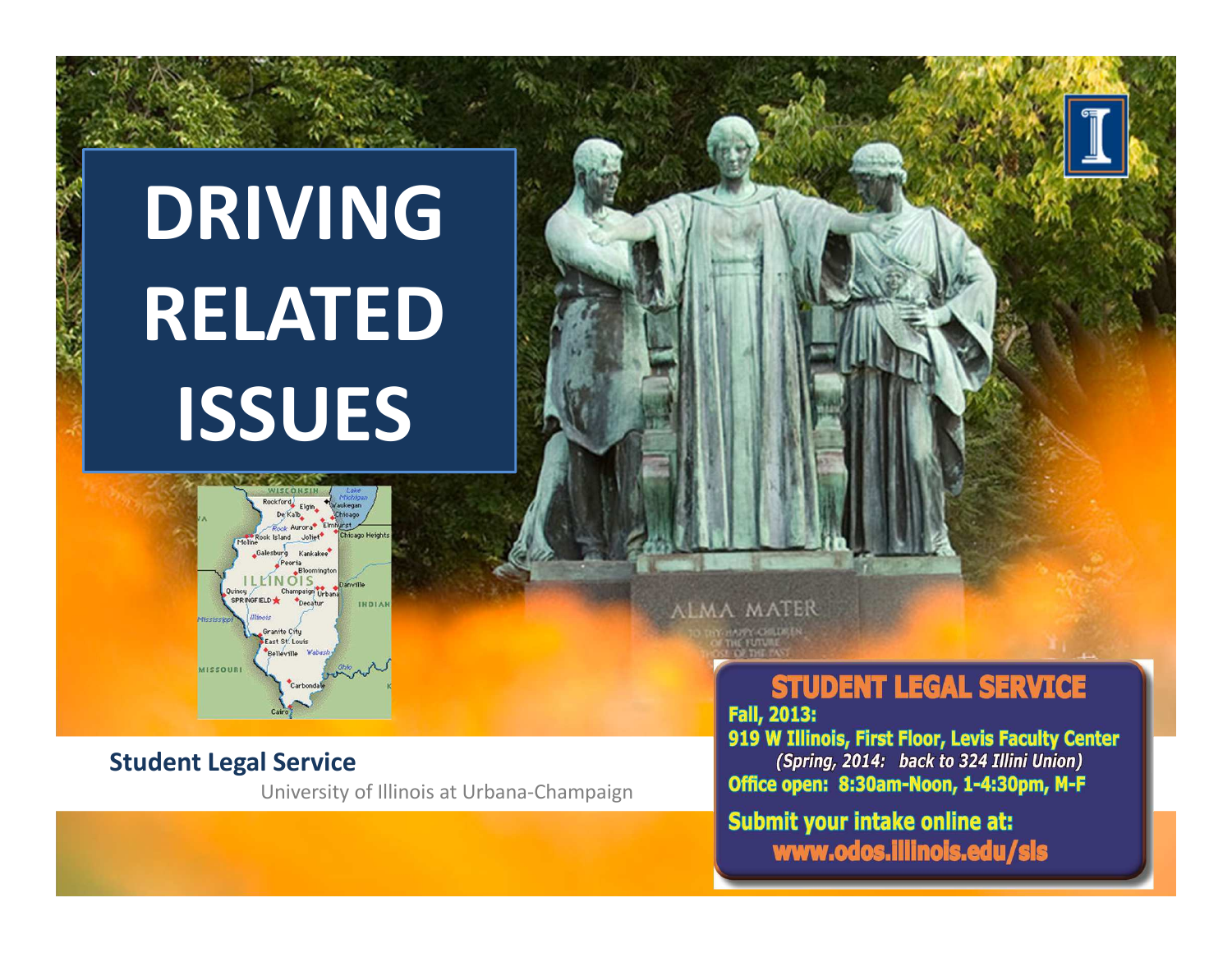### License Issues

You are not required to obtain an Illinois Driver's license while you are enrolled as a student in order to drive legally in the State if you:

- 1. have a valid Driver's License from your home country,
- 2. have a valid International Driver's License, OR
- 3. have a valid Driver's License from another U.S. state,

AND have the License in your possession if you are stopped

by Police.



Your non-student spouse or children may drive in Illinois on a valid home-country/international Driver's License.

**49 other U.S. states do not necessarily follow our law!**

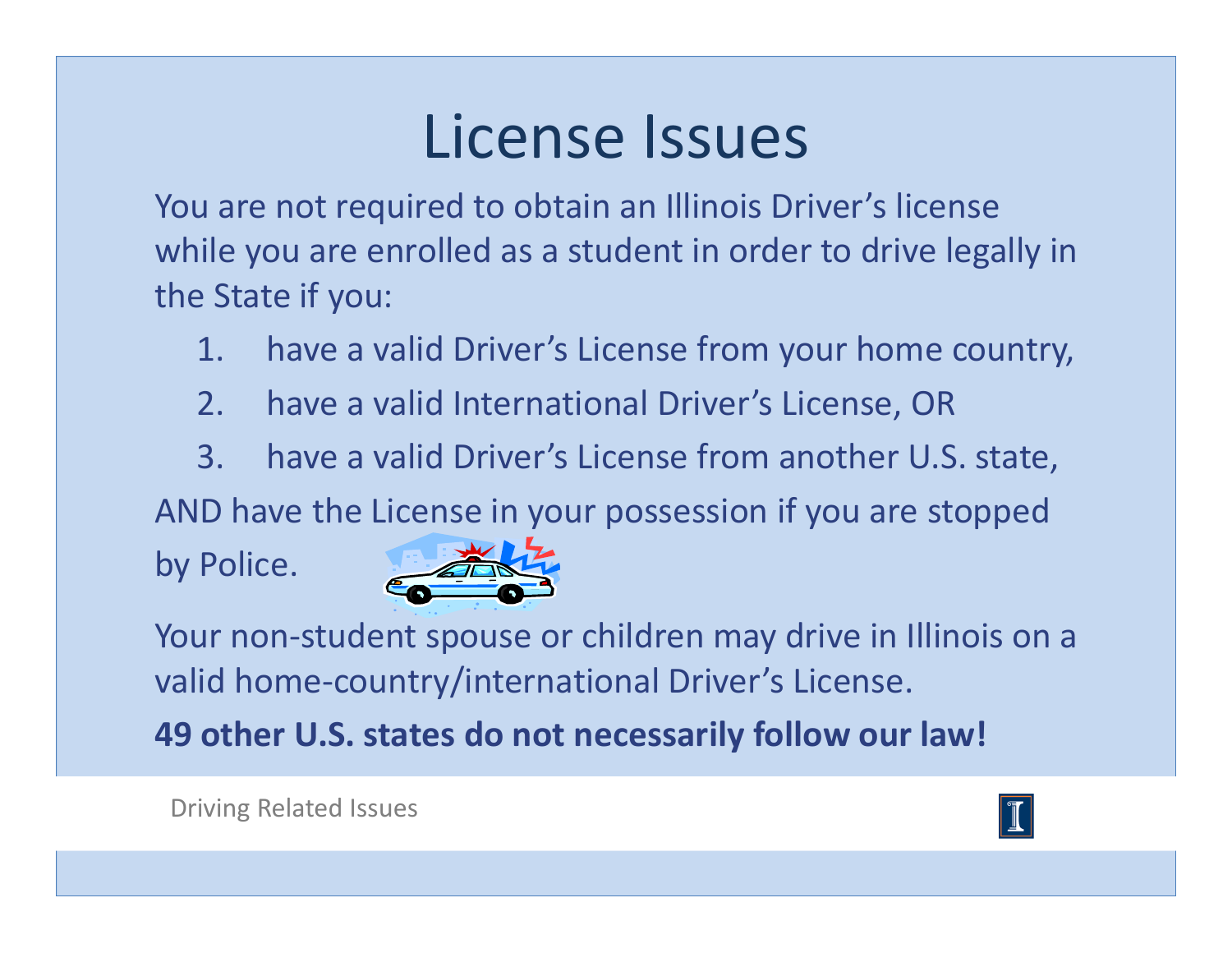### License Issues

Many Police officers do not know that you can drive in Illinois on your home country/ international License.

They will issue a ticket. Do not panic!

Fill out and submit a "Traffic" intake form on our website,

www.odos.illinois.edu/sls

and come to Student Legal Service to set up an appointment. We will help you dismiss the ticket.

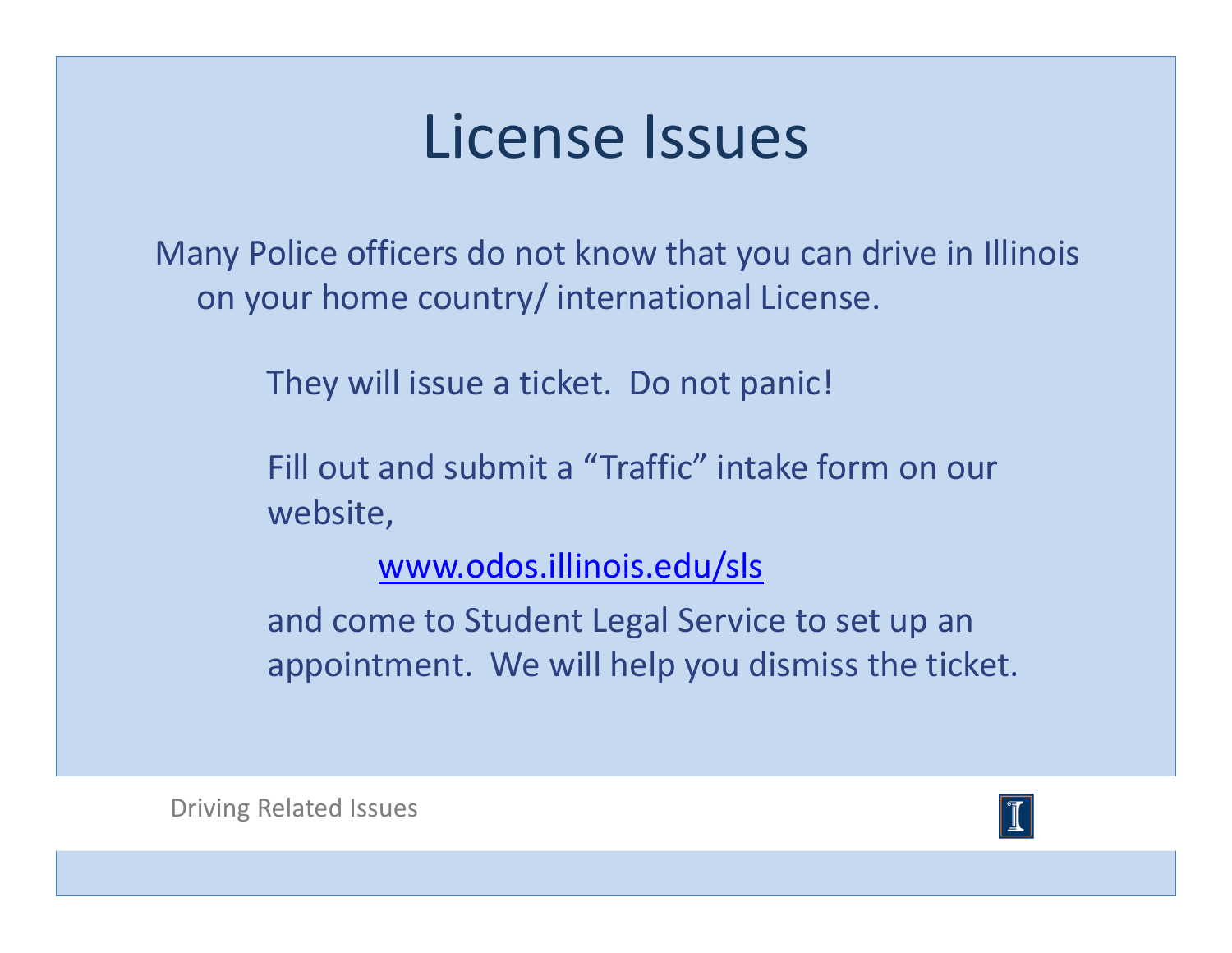### License Issues

To get an Illinois Driver's License:

**Champaign Secretary of State – Driver's Services**

**2401 West Bradley Ave, Champaign, IL**

**217-278-3344**



**Social Security Number and proof of address required**.

Learn Illinois Rules of the Road (available in SLS Office)before applying for a license. You are required to take a computer-based test on Illinois traffic laws.

Driving in the U.S. is very different than in other places. You may want to take a U.S. driving course to avoid problems with the driving test, even if you are an experienced driver.

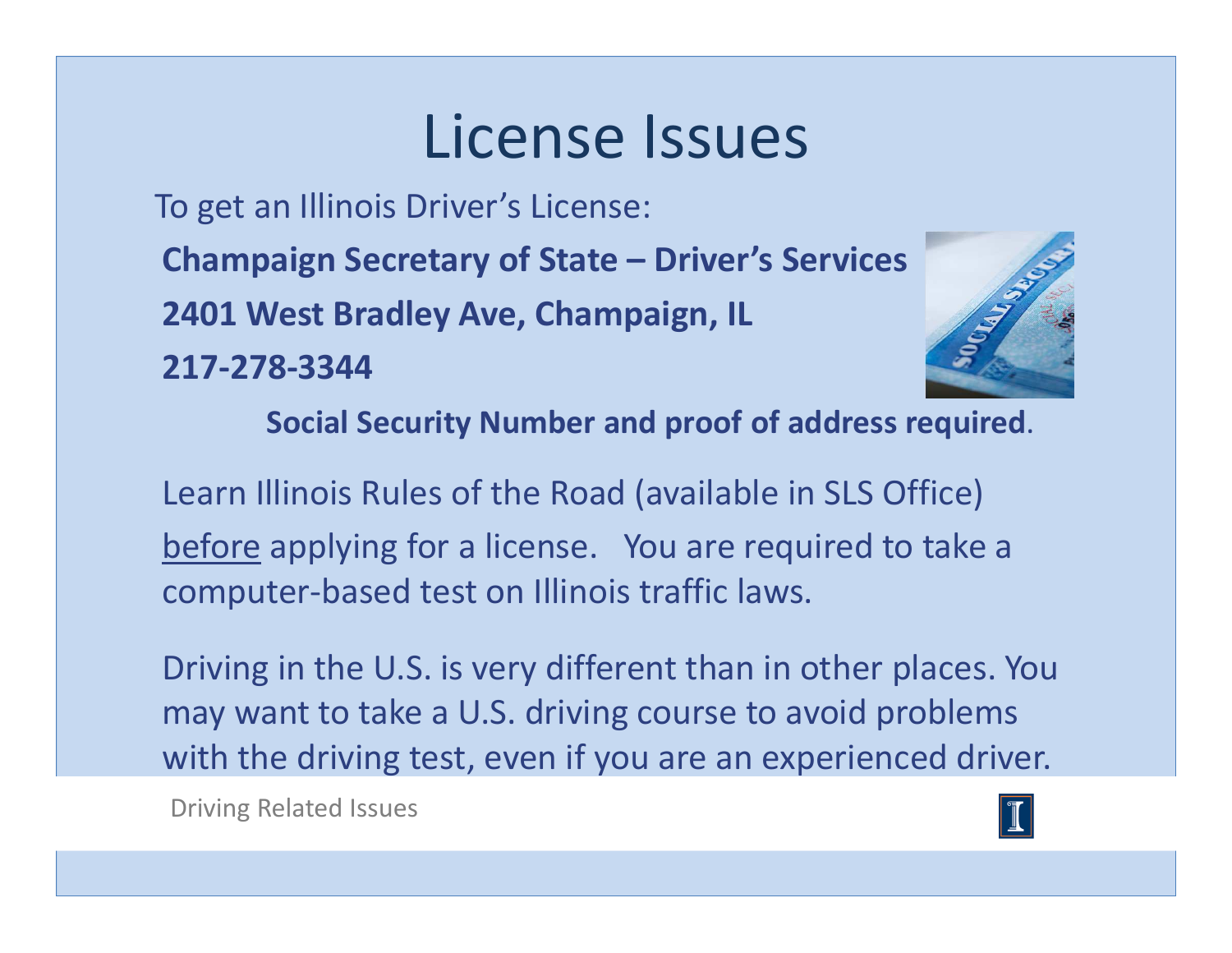### Mandatory Insurance Issues

- • No person may operate a motor vehicle unless it is covered by liability insurance
	- > Motor vehicle includes motorcycles but not bicycles
- •To Operate legally means that you must have proof of insurance (insurance card) on a car you
	- $\triangleright$  own,
	- $\triangleright$  borrow from a friend, and
	- $\triangleright$  drive as a rental.



•You operate the second you get behind the steering wheel and the car begins to move.

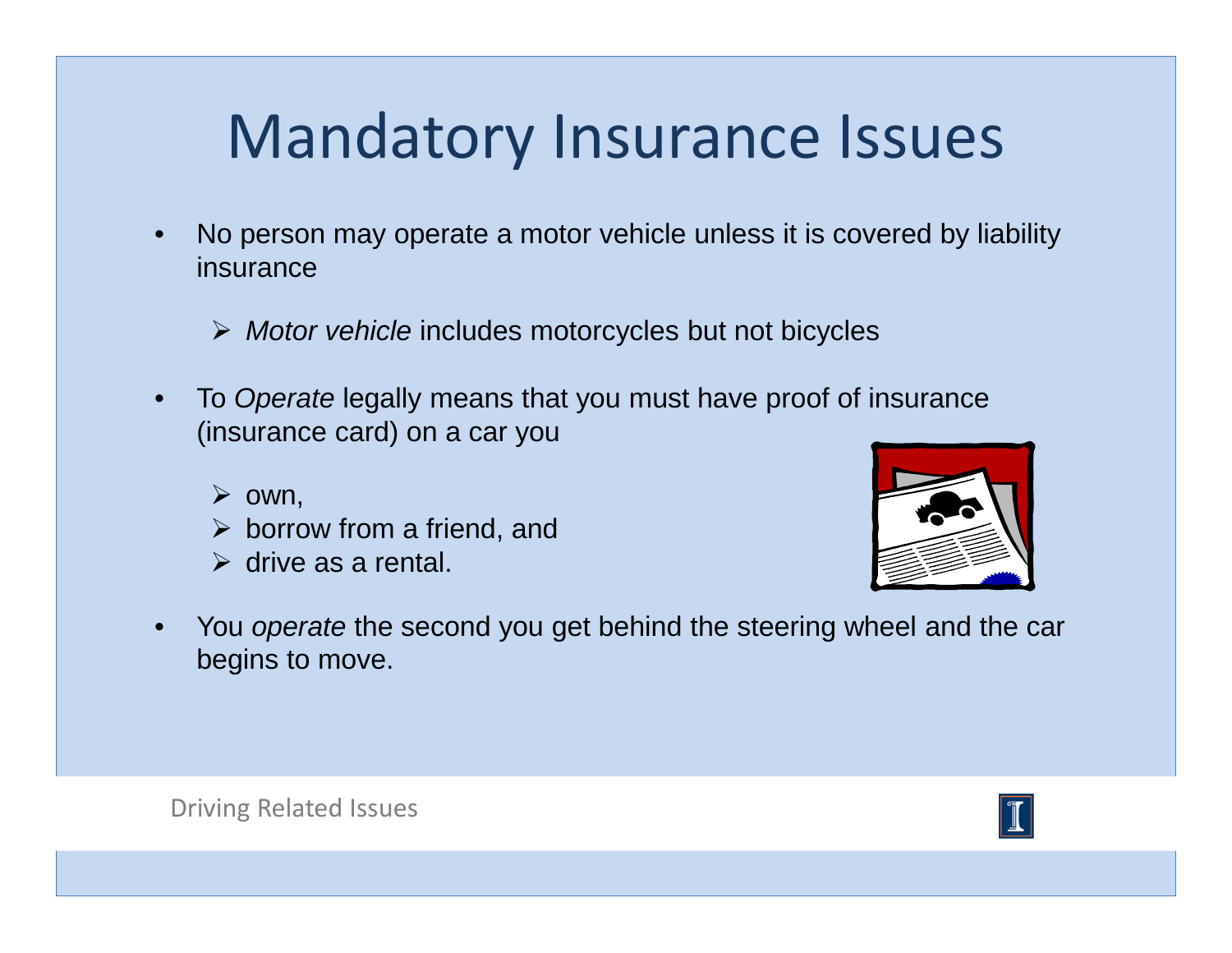### Mandatory Insurance Issues**PENALTIES**

- • If you do not have proof of insurance that shows the vehicle was covered at the time of the ticket, you will have to pay:
	- a MANDATORY fine of \$500.00
	- $\triangleright$  plus court costs, which can be as much as \$250.00
- • On a first offense, if you obtain liability insurance **after** the ticket is issued, you will receive *Court Supervision,* which keeps the ticket off your driving record.
	- $\triangleright$  In Champaign County this will mean a \$100 fine plus court costs.
	- The court will require that you obtain  $\frac{SR}{22}$  Insurance for a year<br>that must be filed with Secretary of State, which requires a total of that must be filed with Secretary of State, which requires a total of **three years** of SR 22 Insurance.

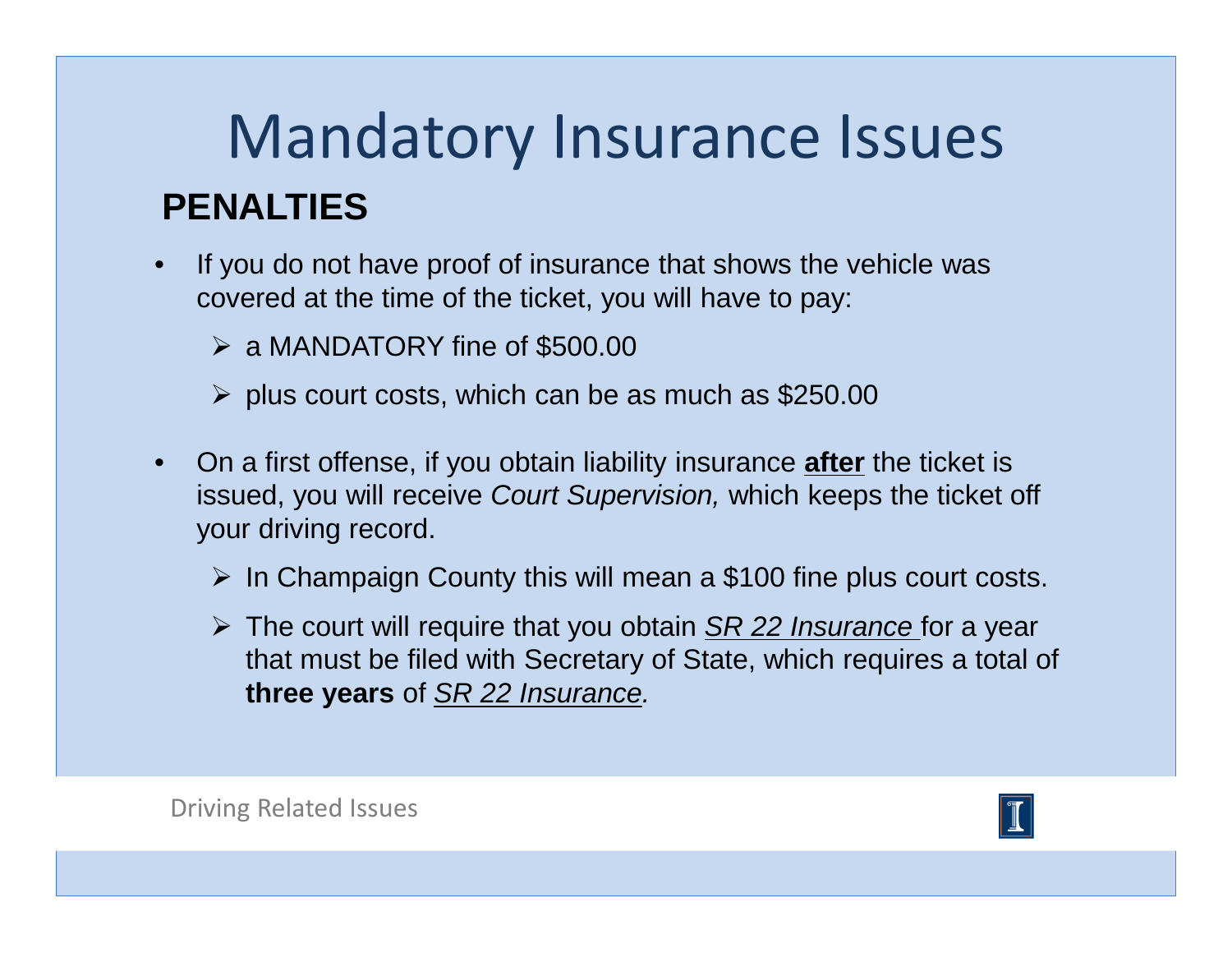### Mandatory Insurance Issues**PENALTIES**

- • If you had valid insurance at the time the ticket was issued but could not locate it, your ticket will be dismissed when you present proof to the court.
- $\bullet$ To be valid insurance, the card must specifically cover the vehicle you are operating.
- $\bullet$ It is a crime to present false evidence of insurance.
- • Student Legal Service can provide representation in Champaign County for insurance tickets.
- •Do not go to court without a lawyer!

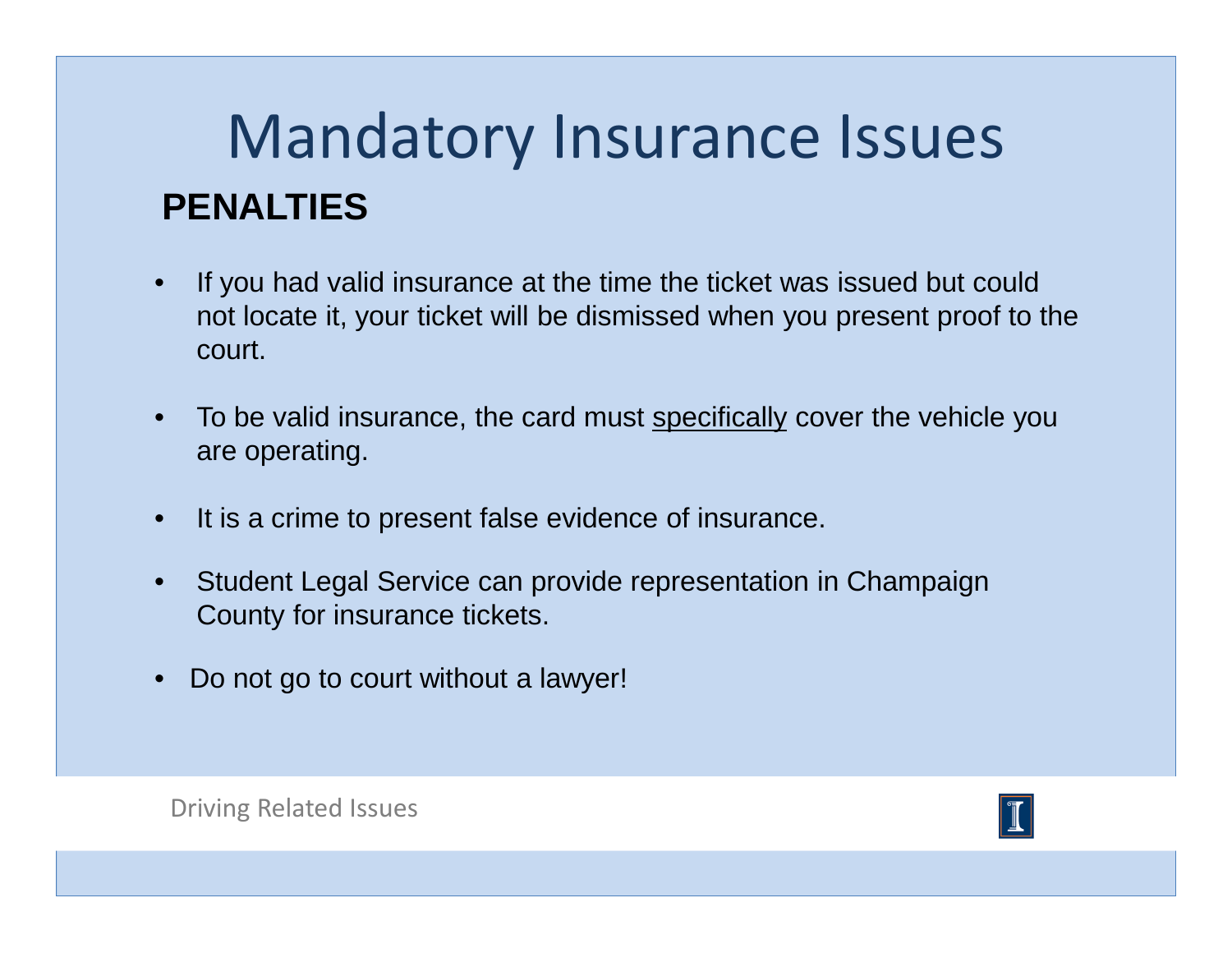**When you see the police lights or hear the siren, pull your car over to the nearest safe area to stop, as soon as possible.** 

- •Do NOT try to flee either by car or on foot.
- • Stay in your car and wait for the police officer to come to the driver's side of your car.
- $\bullet$ Keep your hands in sight on the steering wheel.
- $\bullet$ Do not make sudden movements.
- •Stay in the car unless ordered to get out.
- •Do NOT try to touch the police officer.



- $\bullet$  Roll your window partially down. You will be asked to produce:
	- 1. Driver's License,
		- 2. Registration, and
			- 3. Proof of Insurance.



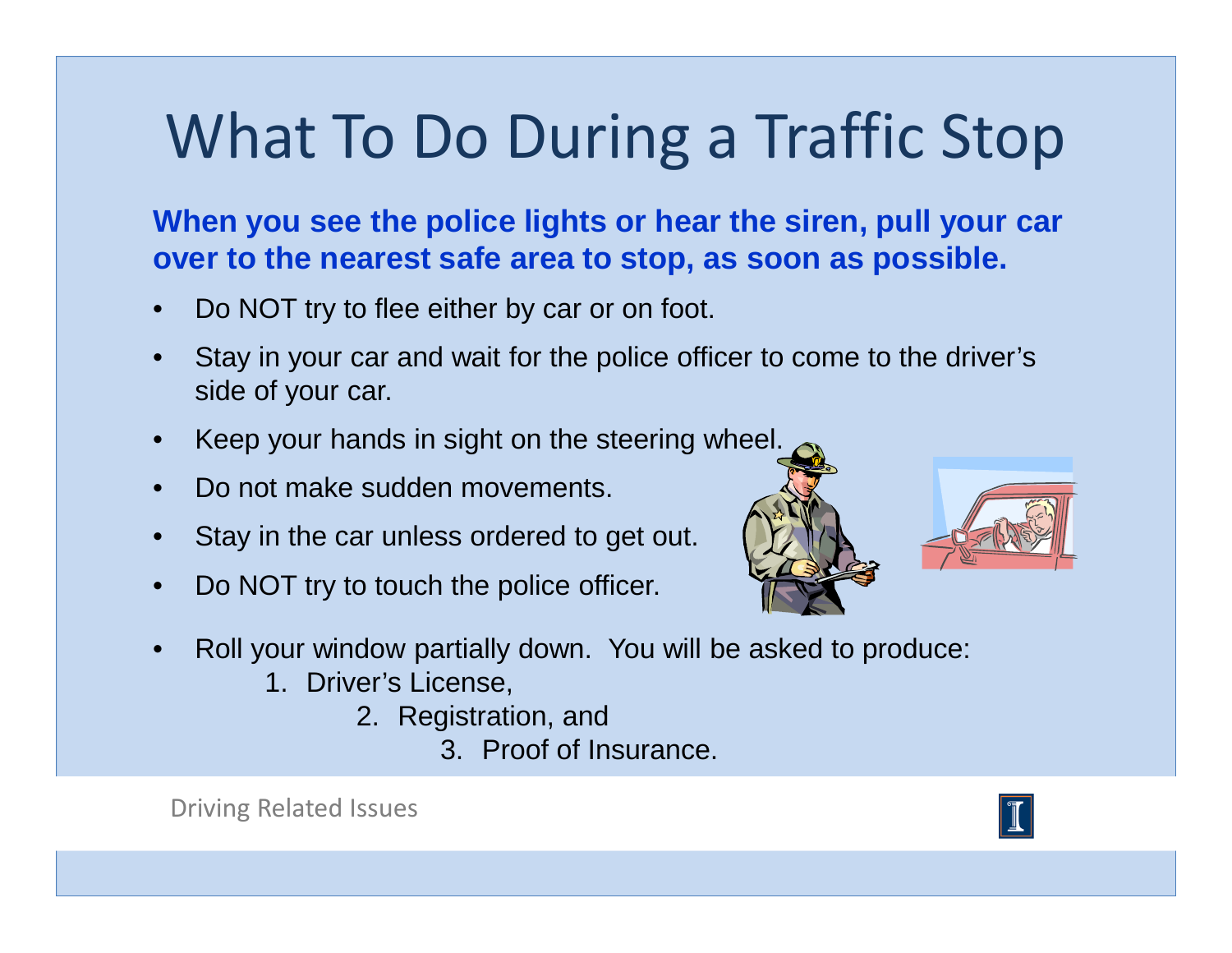- • Produce them for the officer.
	- o Always provide the officer with your Name and Address when asked.
	- o Providing a false name is a serious crime in Illinois.
- $\bullet$  The officer will inform you about what law you were disobeying.
	- o Sometimes the police will **ask** you if you know what you were doing wrong.
	- o It is ok to answer, "What do you think I was doing wrong; I am not exactly sure."
- $\bullet$  If you are given a ticket, sign it.  $\,\circ\,$  Signing a ticket is <u>not</u> an admission of guilt.
- • NEVER offer in any way to give the officer money not to issue the ticket.
	- o Attempting to bribe an officer is a crime, and you will go to jail.





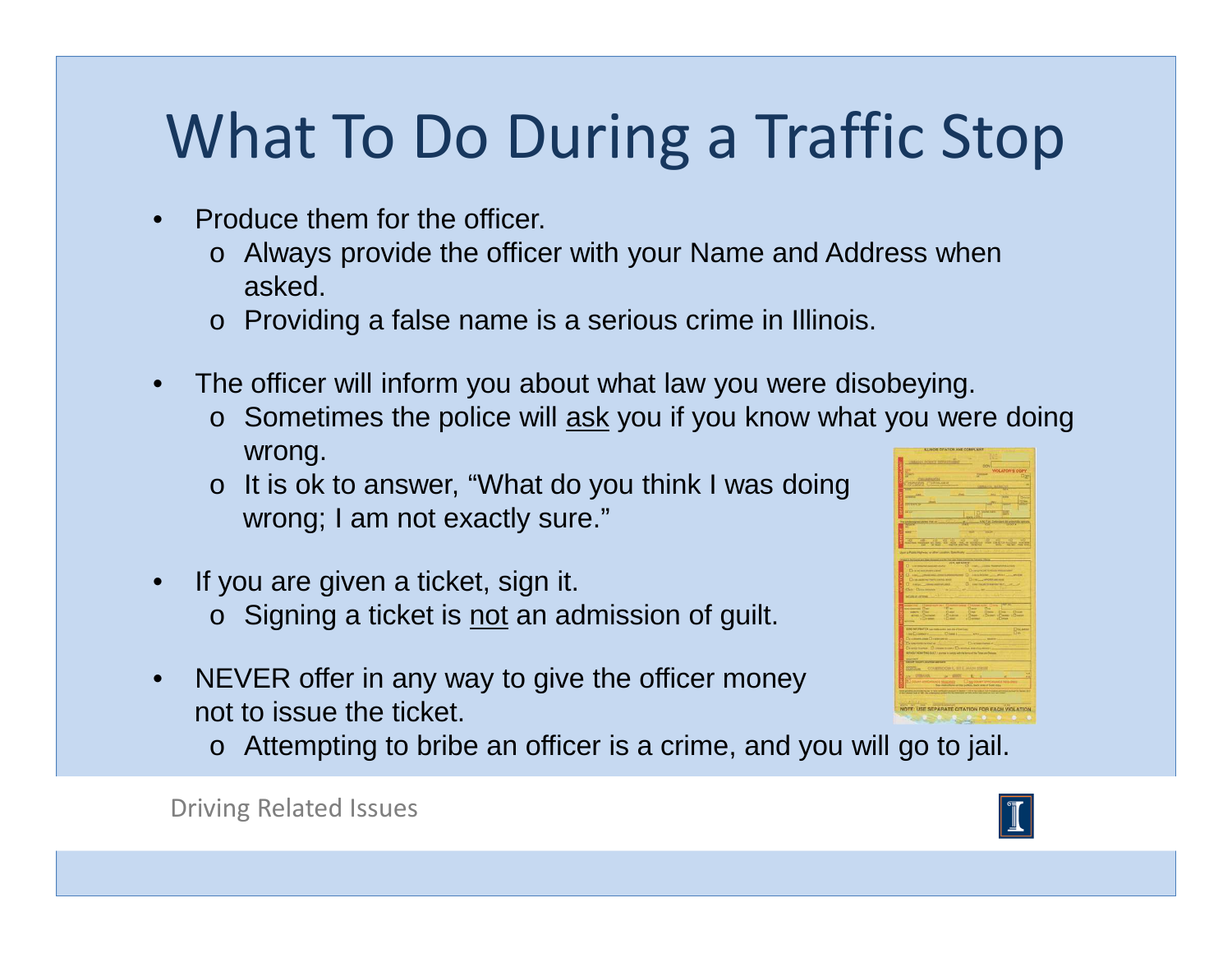- $\bullet$  Do NOT argue with the officer.
	- o You can always fight the ticket in court with assistance of Student Legal Service for Champaign County tickets.
- $\bullet$ Do NOT tell the officer that:
	- o You will sue him/her.
	- o That your mom/dad is a lawyer and will have his/her job.
- $\bullet$ The officer may ask you to give him money for bond if it is a serious offense.
	- o This will keep you from going to jail.
	- o You will still have to go to court.
	- $\circ$  If you are later found *not guilty*, the money will be returned to you.
- • Or, the officer may keep your license as bond.
	- o You may legally continue to drive with the ticket substituting for your license until your case is resolved in court.

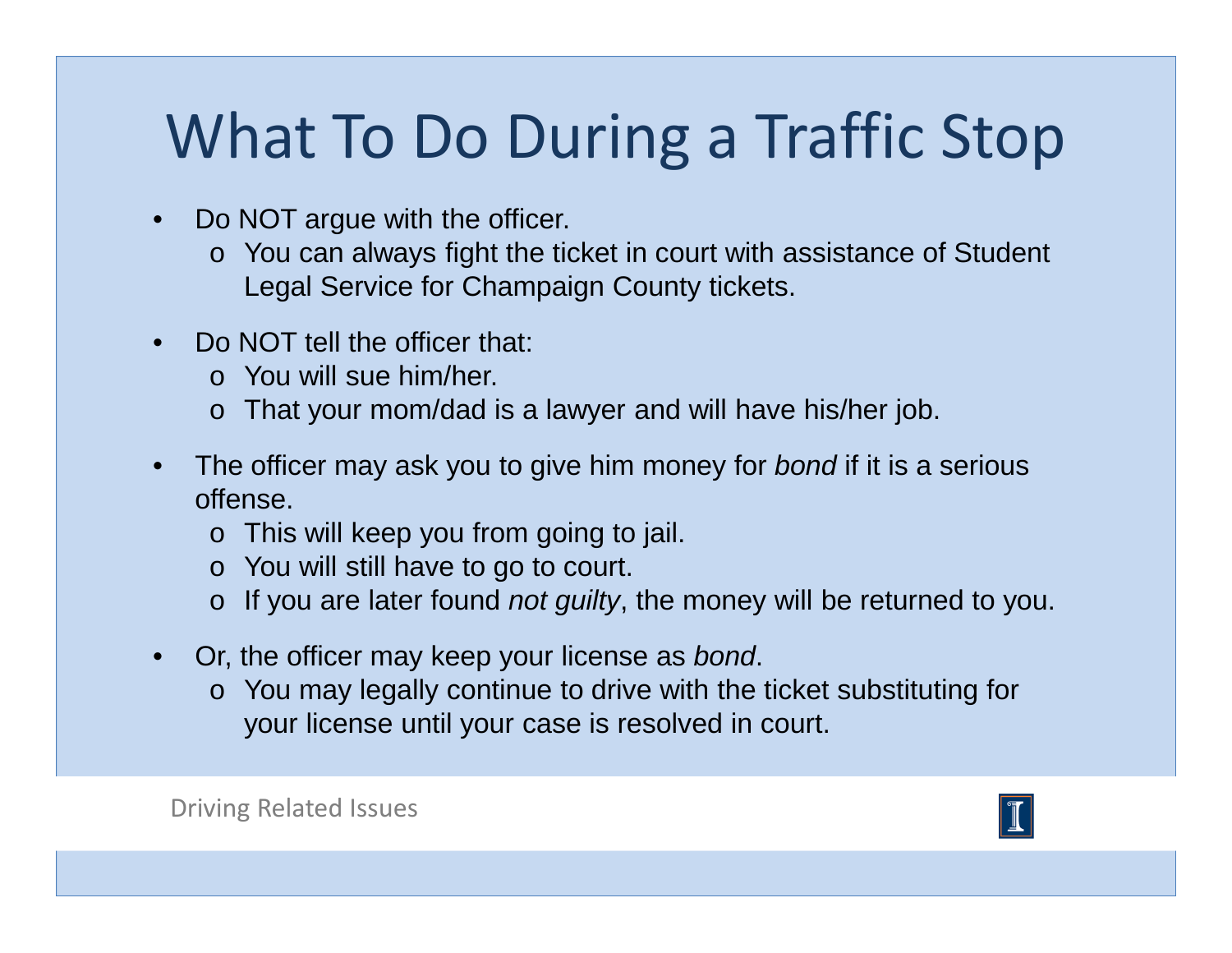- The officer does not generally have the right to insist on seeing your passport and should not retain it if you provide it.
	- o A passport is NOT a valid form of bond for routine traffic tickets.
- • You may refuse permission to have your vehicle searched.
	- o You may say, if your consent is requested, "I do not consent to my car being searched".
	- o If there is *probable cause* for an offense, the officer may search without your permission.
- Some tickets can result in you being formally arrested and taken to jail:
	- o Driving under the Influence of Alcohol or Drugs,
	- o Driving on Suspended or Revoked License,
	- o Presenting false License or Insurance,
		- and several others.
- $\bullet$  Don't panic. Come to the Student Legal Service office after you are released from Jail.

#### **DRIVE SAFELY!**

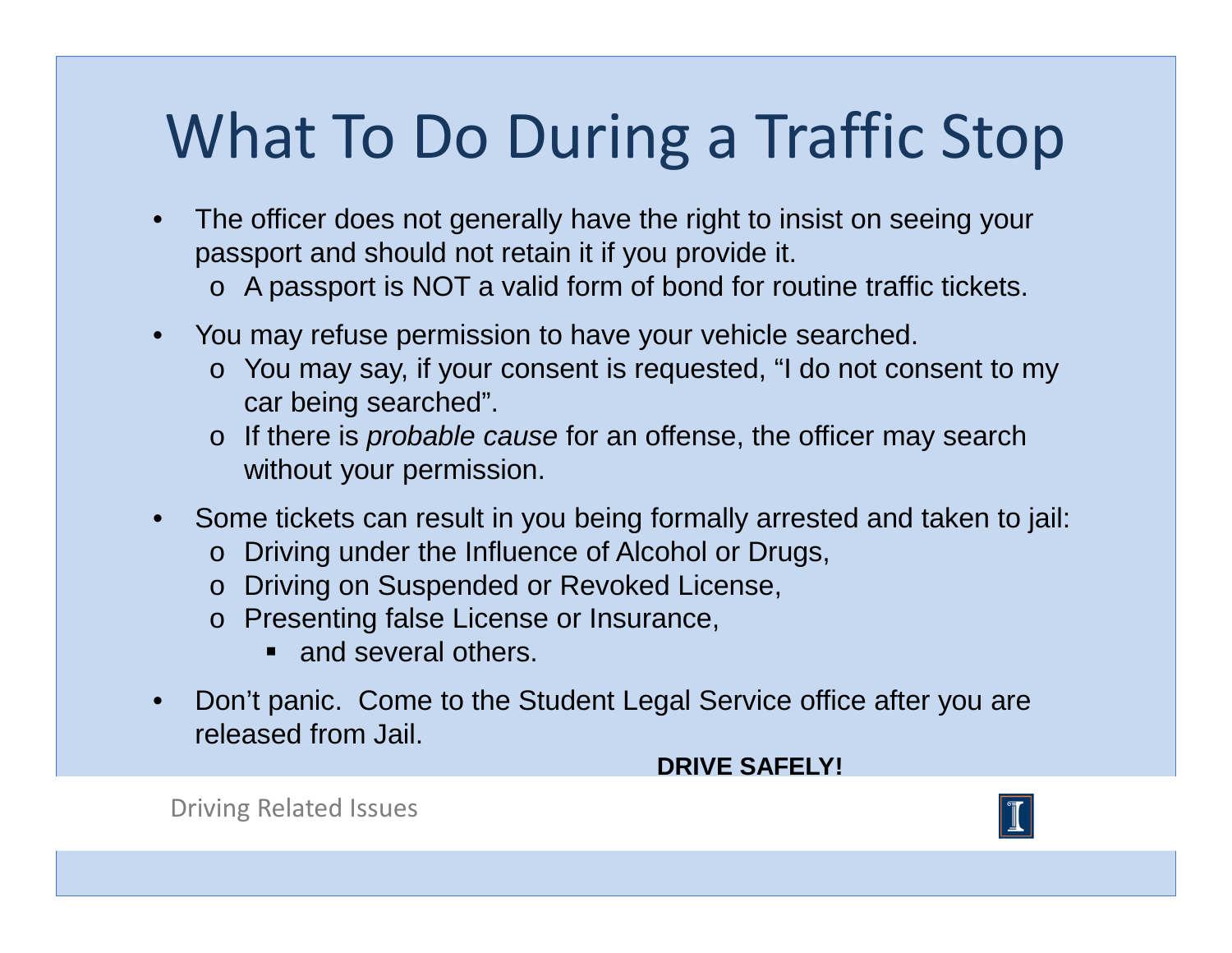- • An accident can be between:
	- o one or more cars,
	- o a car and pedestrian,
	- o a car and a bicyclist, and
	- o a car and public or private property.
- •The smallest damage to your car or to property is an *accident* and MUST be reported to the police.











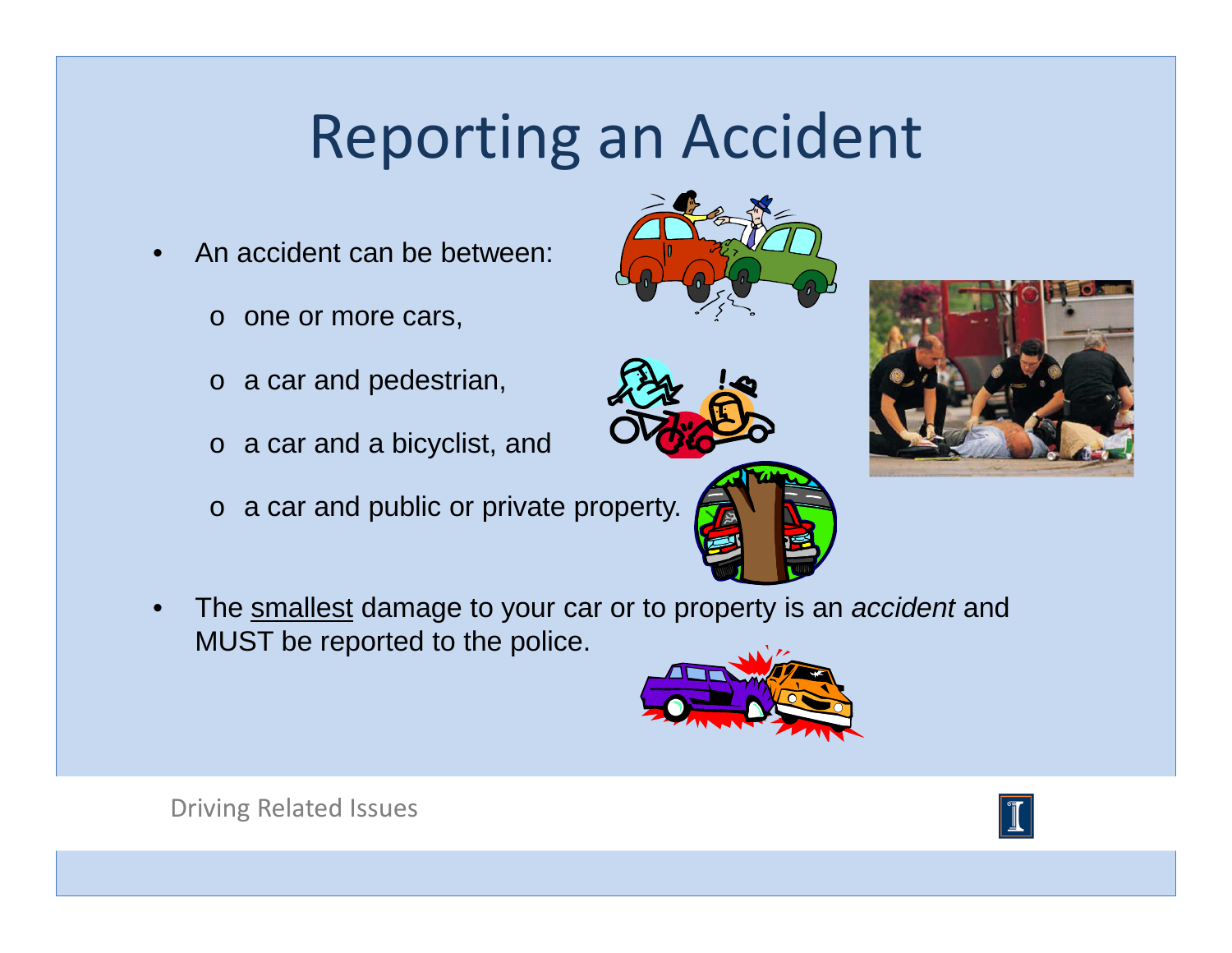- $\bullet$  If you hit a parked car and, and when you looked, you could not find any damage, you are still required to leave a note for the car's owner.
	- o Somebody may have witnessed it and may report you for Leaving the Scene of a Property Damage accident.
	- o There are cameras all over campus and the community.
- $\bullet$  You can be jailed up to 364 days for failure to report an accident to the police.
- $\bullet$  If you accidentally hit a parked vehicle **ALWAYS** leave a note on the car with your name, address, phone number and email address, andcall the police.
	- $\circ$  In minor damage cases the police usually do not write out a ticket.
- $\bullet$  Call your insurance company to let them know about the accident.
	- o Failure to promptly report an accident often violates your insurance contract and may lead to serious financial complications.

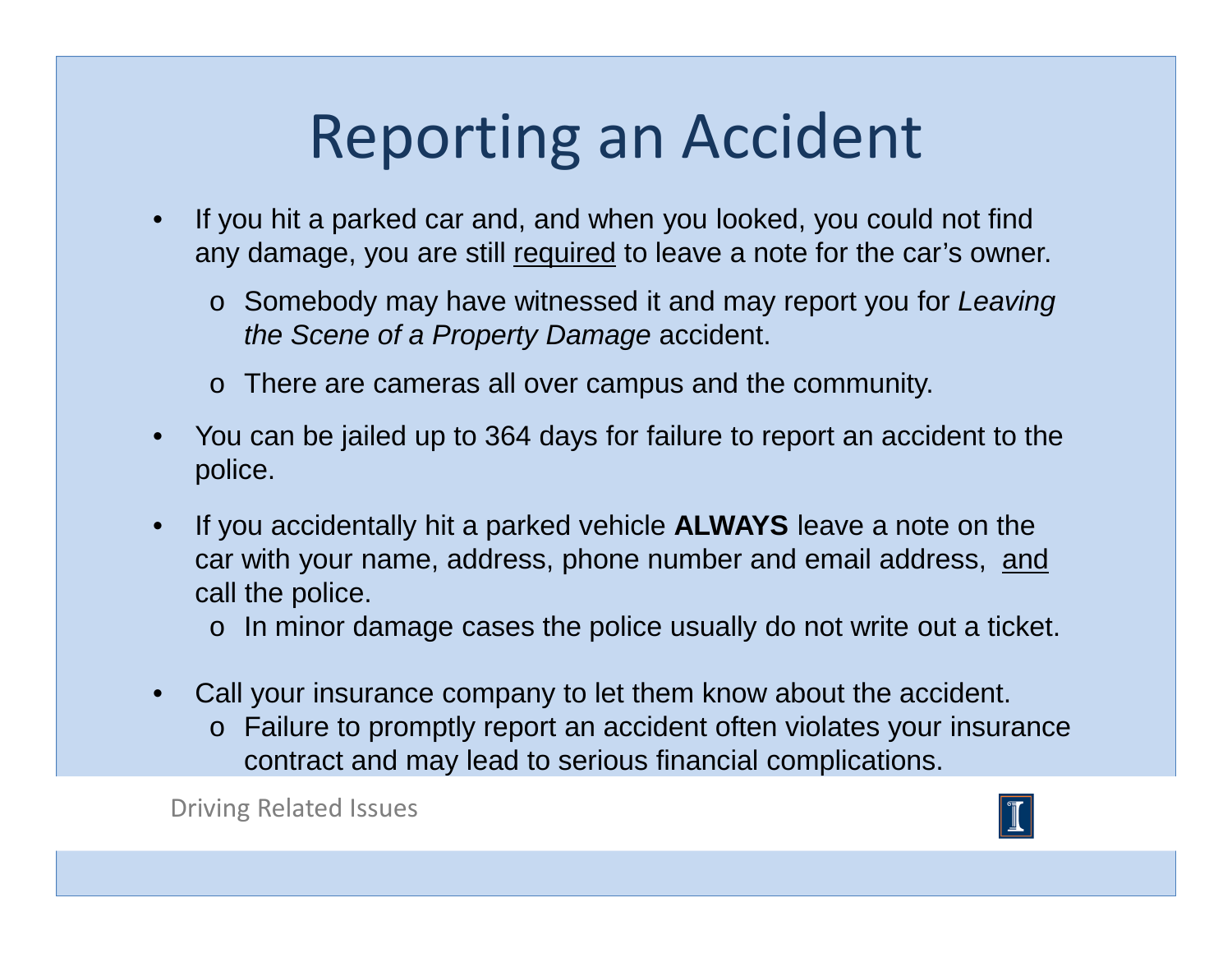•File an accident report with the Department of Transportation.



- o The forms will be given to you by the police officer when you report the accident. Your insurance company also has the forms.
- o Make a copy of the report for your record before you send it in.
- o The information you supply on the form does not determine whether you were at fault for the accident.
- $\bullet$  If the damage is minor, under \$500.00, you may wish to pay for the damages rather than have your insurance company pay the claim in order to avoid a premium increase.
	- o However, you should still notify the Insurance Company before making this decision.
	- $\circ$  Notification is not the same thing as filing a formal claim.

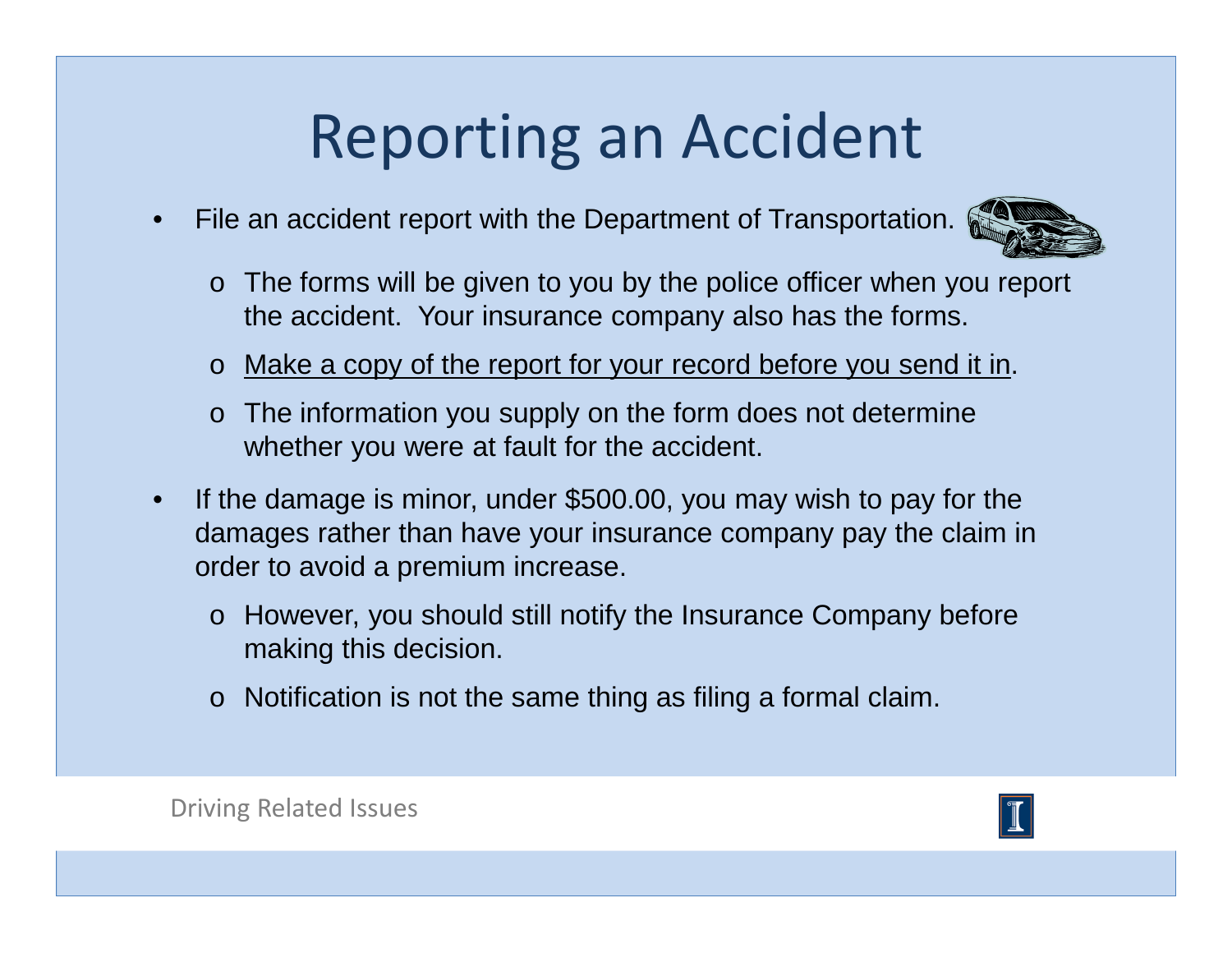- **NEVER** leave the scene of an **accident involving** injury to others even if you believe you were not at fault.
	- o Leaving the scene of a *Personal Injury* accident is a crime carrying 364 days in jail even if you did not cause the accident.
- **NEVER** leave the scene of <u>a property damage</u> accident even if you believe you were not at fault.
	- $\circ$  If there is \$1,000 or more in property damages it is a crime carrying 364 days in jail even if you did not cause the accident.



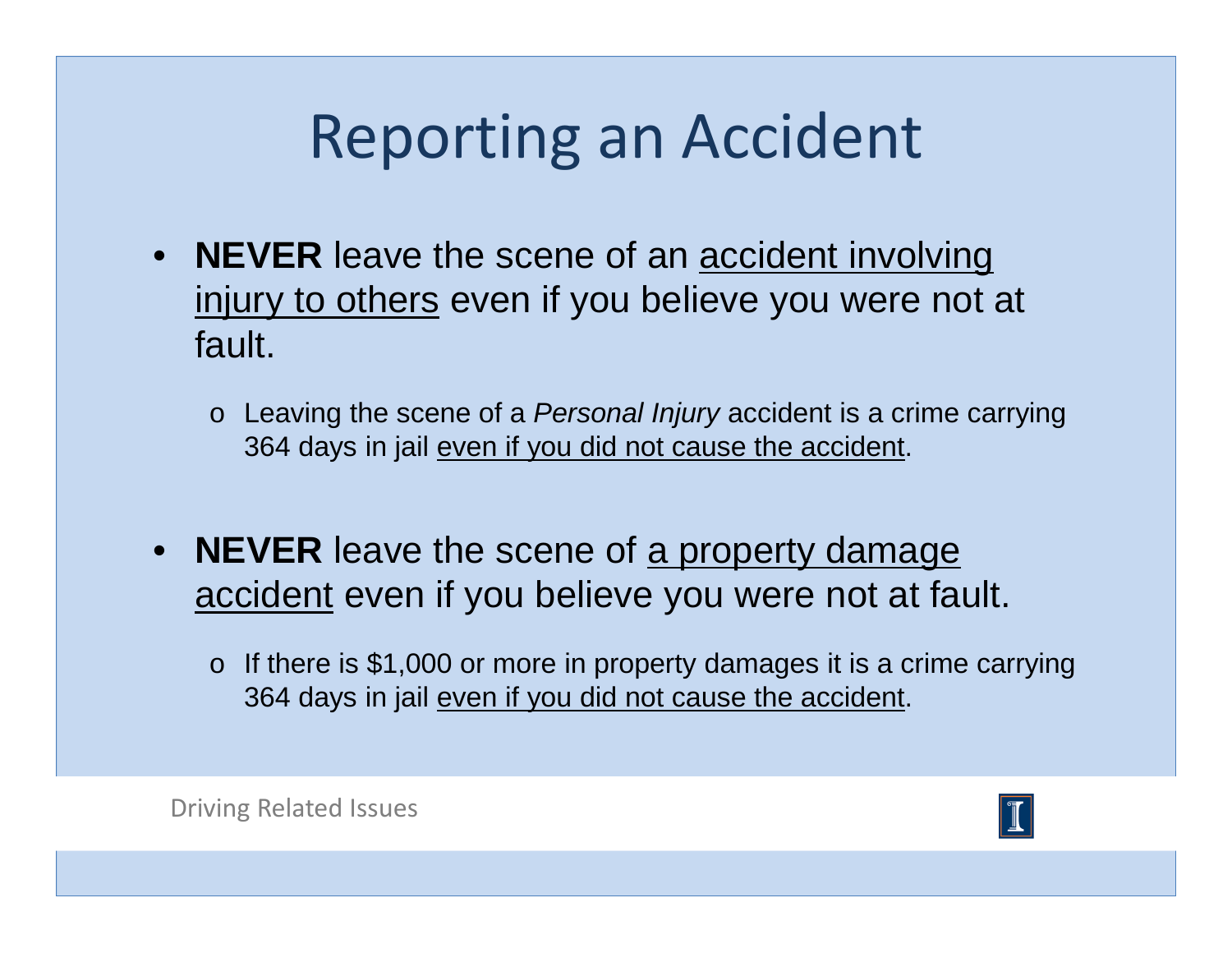- $\bullet$ In Illinois car rental companies may require that you be 25 years old
- $\bullet$  If you are the designated driver DO NOT allow another to drive even to just park the car!
	- o This is a contract violation and will void insurance in case of accident regardless of who was driving when the accident took place.
- • Thoroughly inspect the car for damages before you drive it.
	- o Have the rental car agent note even the smallest scratches, nicks, bent license plate, etc. to avoid being charged when your return the car.
	- o Insist on careful inspection!

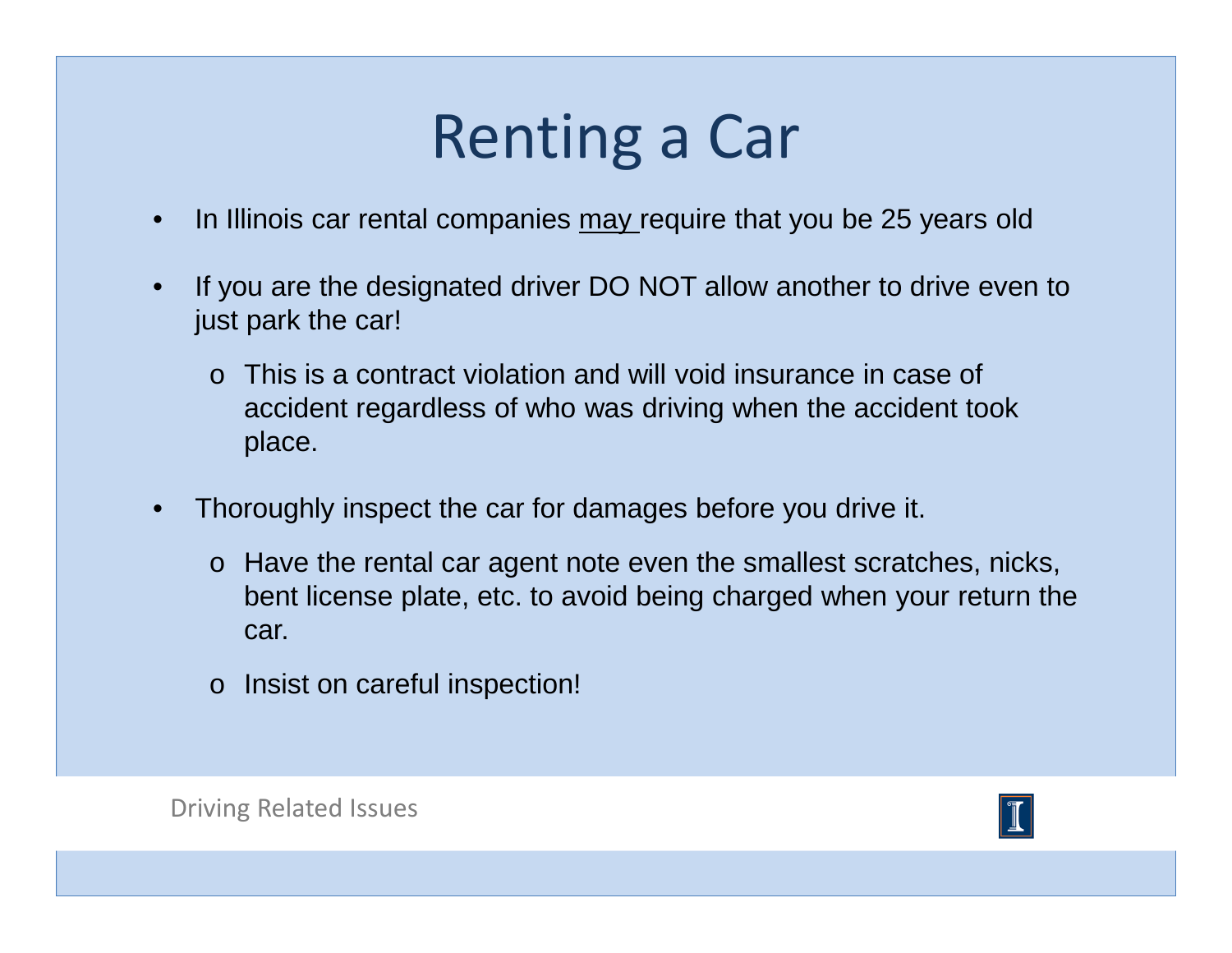### Insurance is MANDATORY for driving any automobile in Illinois.

- 1. Do you have rental car insurance through your credit card that is valid in U.S.?
	- •Do not assume that you do. Check with your credit card company.
- 2. Does it cover liability to the other driver and damages to the rental car?
	- •Check with credit card to make sure.
- 3. Does the policy on your personal car or your parent's cover you while renting?
	- • If so, make sure before you waive insurance through rental Car Company.
- 4. You might want to pay the extra costs for rental car insurance offered by the company because:
	- a) You do not have any other insurance.



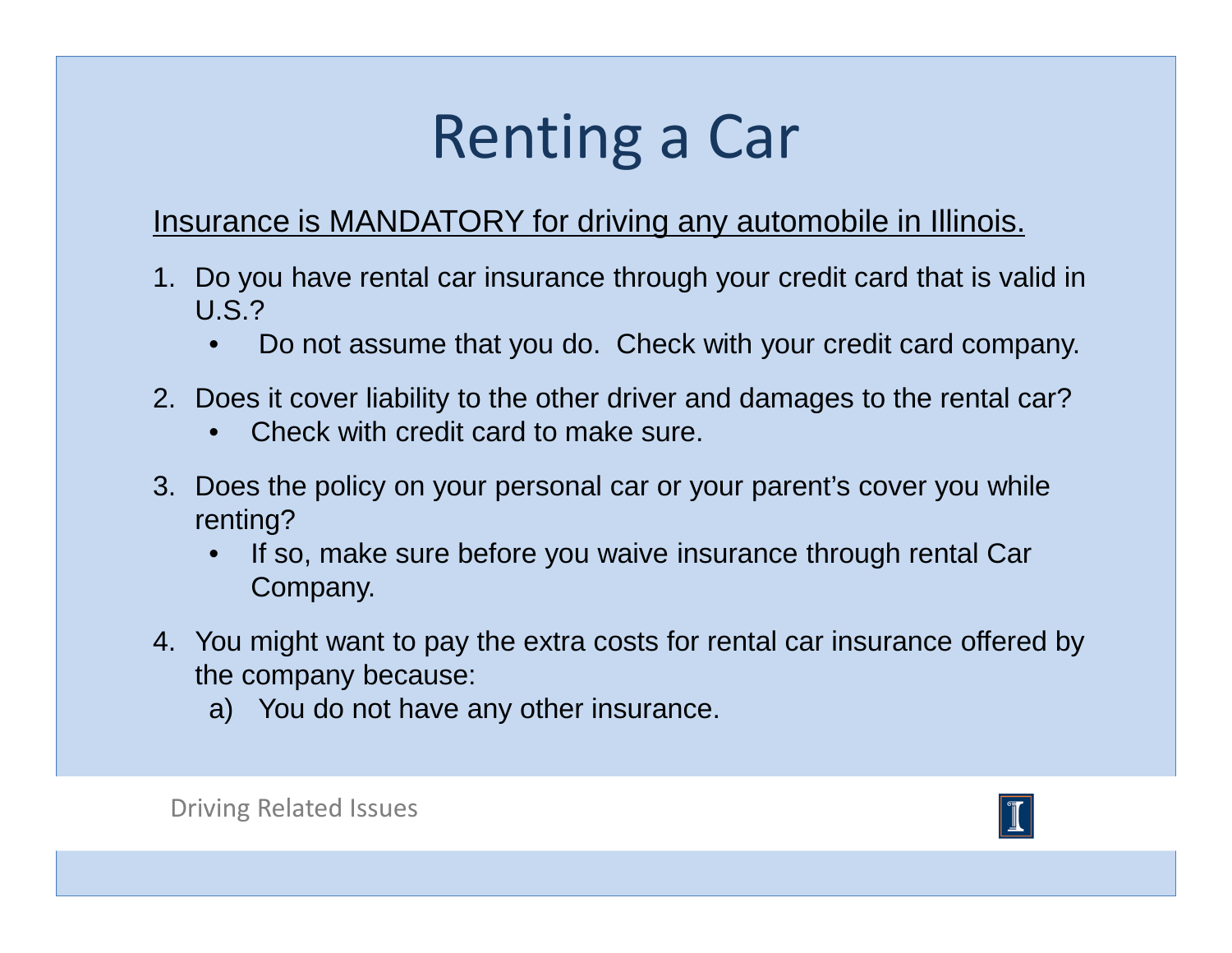- b) Even if you have insurance, your premiums can be protected.
	- • If there are damages to the rental vehicle or another vehicle the claim will not go on your personal policy.
- c) Credit Card and/or your personal insurance policy may not cover "loss of use" which is the amount rental car companies charge you for money they lose while the rental is being repaired.
- • **"**Insurance" in rental agreements goes by confusing names.
	- o Do not accidentally waive coverage because you did not understand the terms.
- • You are responsible for traffic and parking tickets while driving the rental car.
	- o Do not ignore parking tickets, toll citations, as they will be charged against your credit card by the rental company.



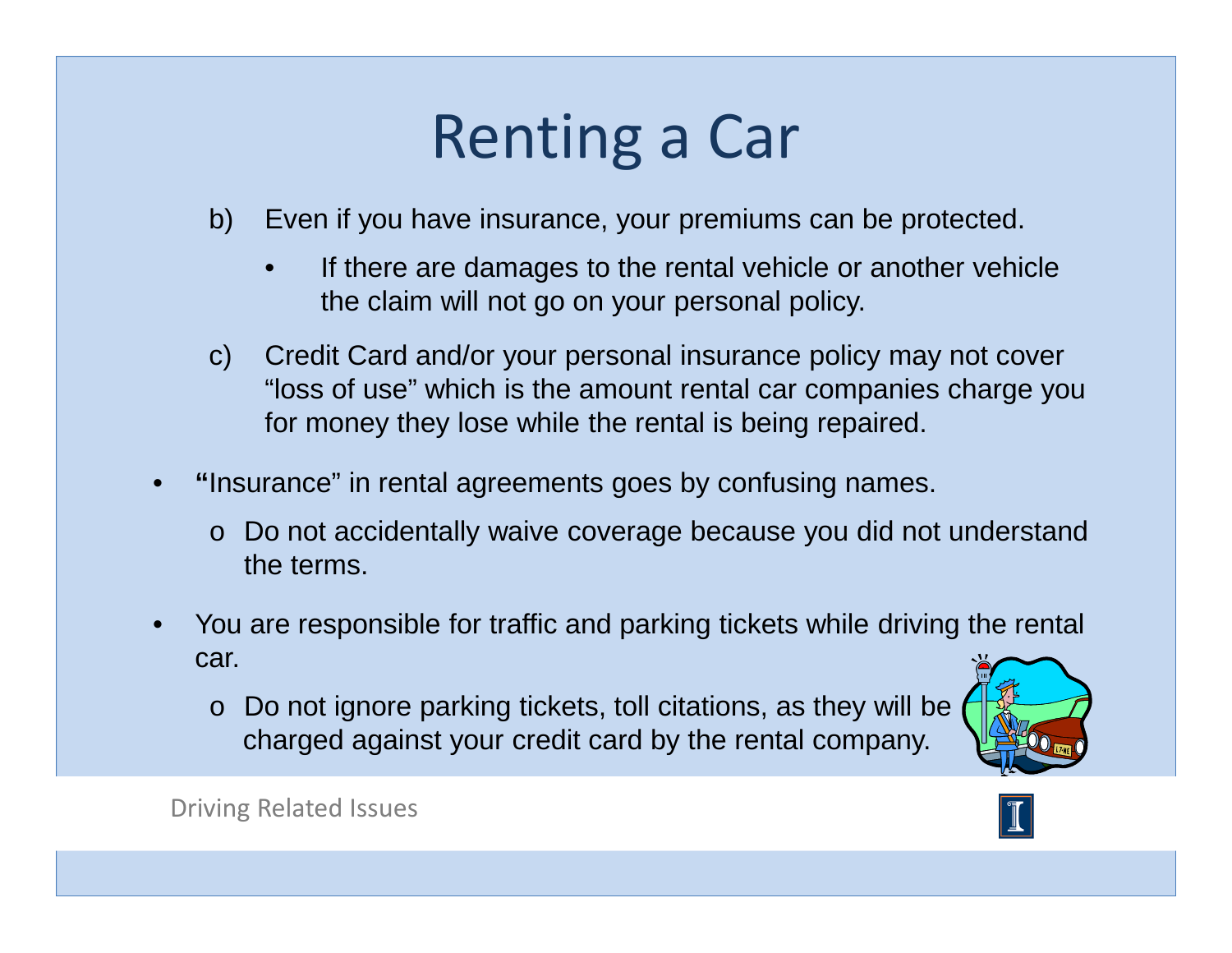- • Return the car on time.
	- o Companies are known to charge penalties for being late by less than an hour.
	- o They are in business to make money and will not miss an opportunity to do so.

### **Drive Safely**



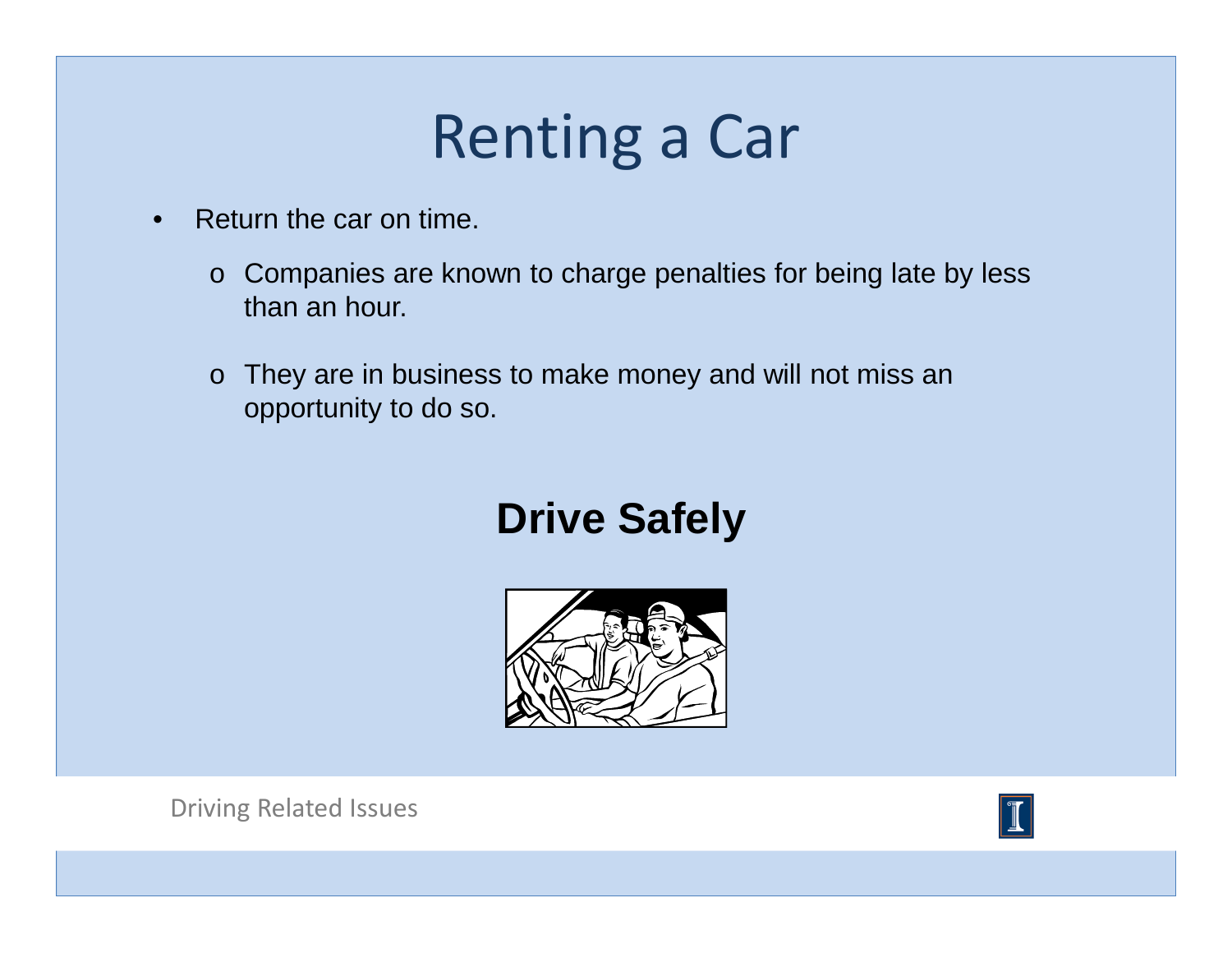# Parking Offenses

Parking tickets are not criminal violations, but if you ignore parking tickets, they can cost you a lot of money.

- 1. If you owe 3 parking tickets to the U of I, they can tow your vehicle.
- 2. If you have any unpaid parking tickets owed to the U of I, they will not release your transcripts.
	- Tickets issued to vehicles owned by parents will be consideredowned by <u>you,</u> and the transcript will be held until these are paid.
- 3. If you owe 10 or more parking tickets to a municipality (city), that municipality can cause your driver's license to be suspended until the tickets are paid.
	- If you move but do not change your address with Driver's License Services (DMV), the violation notices will continue going to your previous address, and you will not receive them.

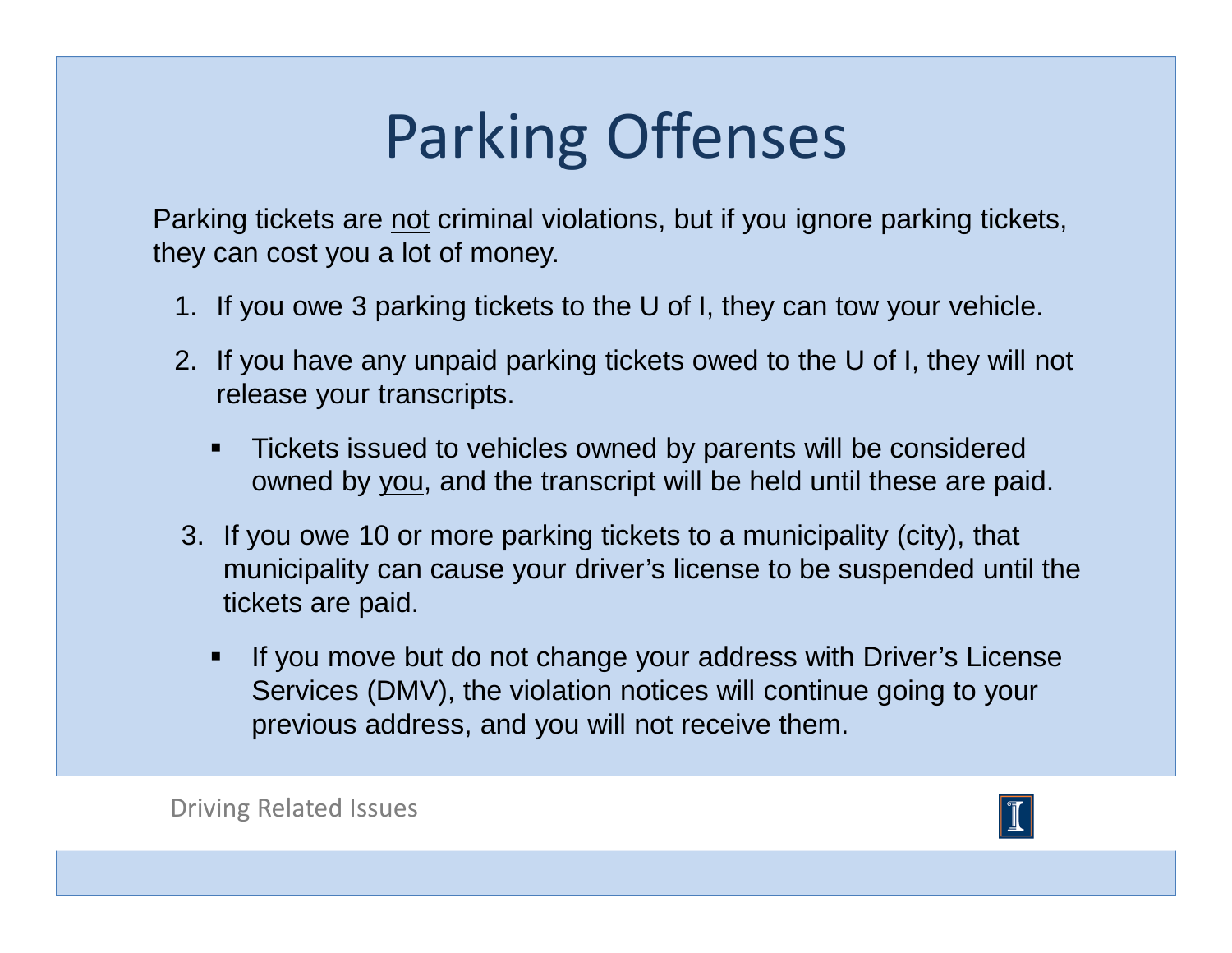# Parking Offenses

- -Wrong address is not a defense to the suspension because they sent it to the address the Secretary of State Driver's License Services had on file for you.
- • If you receive a notice that you owe tickets from some place and you can prove your car was never in that town, or the day or year the ticket says, you should use the process that city has for disputing the ticket.
	- o Read the back of the ticket or ticket envelope for instructions on disputing the ticket.
- $\bullet$  If you receive a ticket during a time when you are sure there was money in the meter:
	- o Take a picture of the meter or write down the meter number and location.

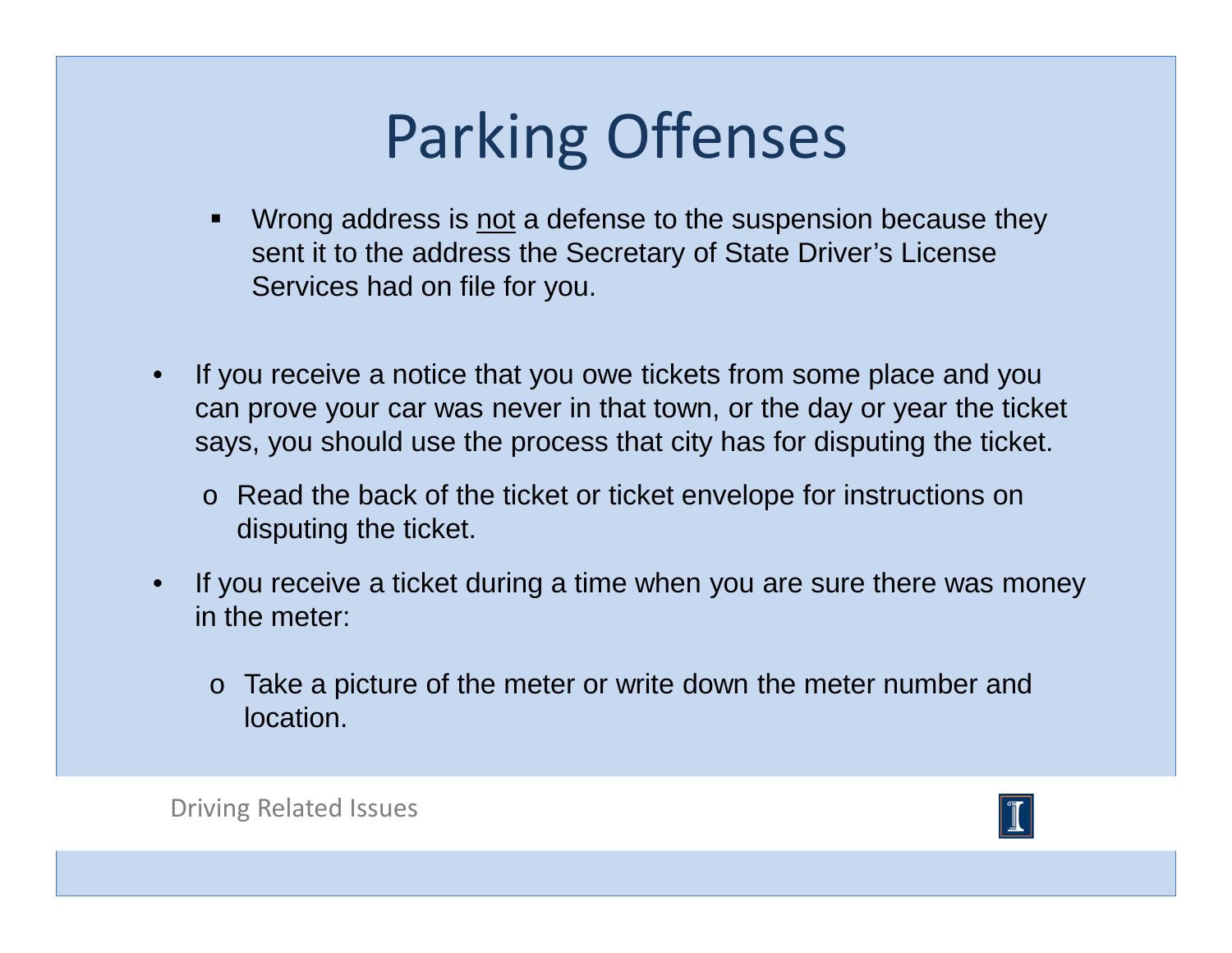# Parking Offenses

- o Go online to the parking department that issued the ticket and complete their online form to dispute it.
	- 1. State the reasons you believe you should not have beenissued the ticket.
	- 2. Clearly state all the supporting facts.
	- 3. If they rule against you, they will tell you how to appeal.
	- 4. You generally have only 7 to 10 days to appeal the ruling.
- • If your car is towed from a place you believe it should not have been towed, you can contest the tow:
	- o Go online to the Police Department for the city from which your car was towed to get the form.
	- oYou have only a few days to file the form.
	- o You can also consult with a Student Legal Service attorney on these issues.

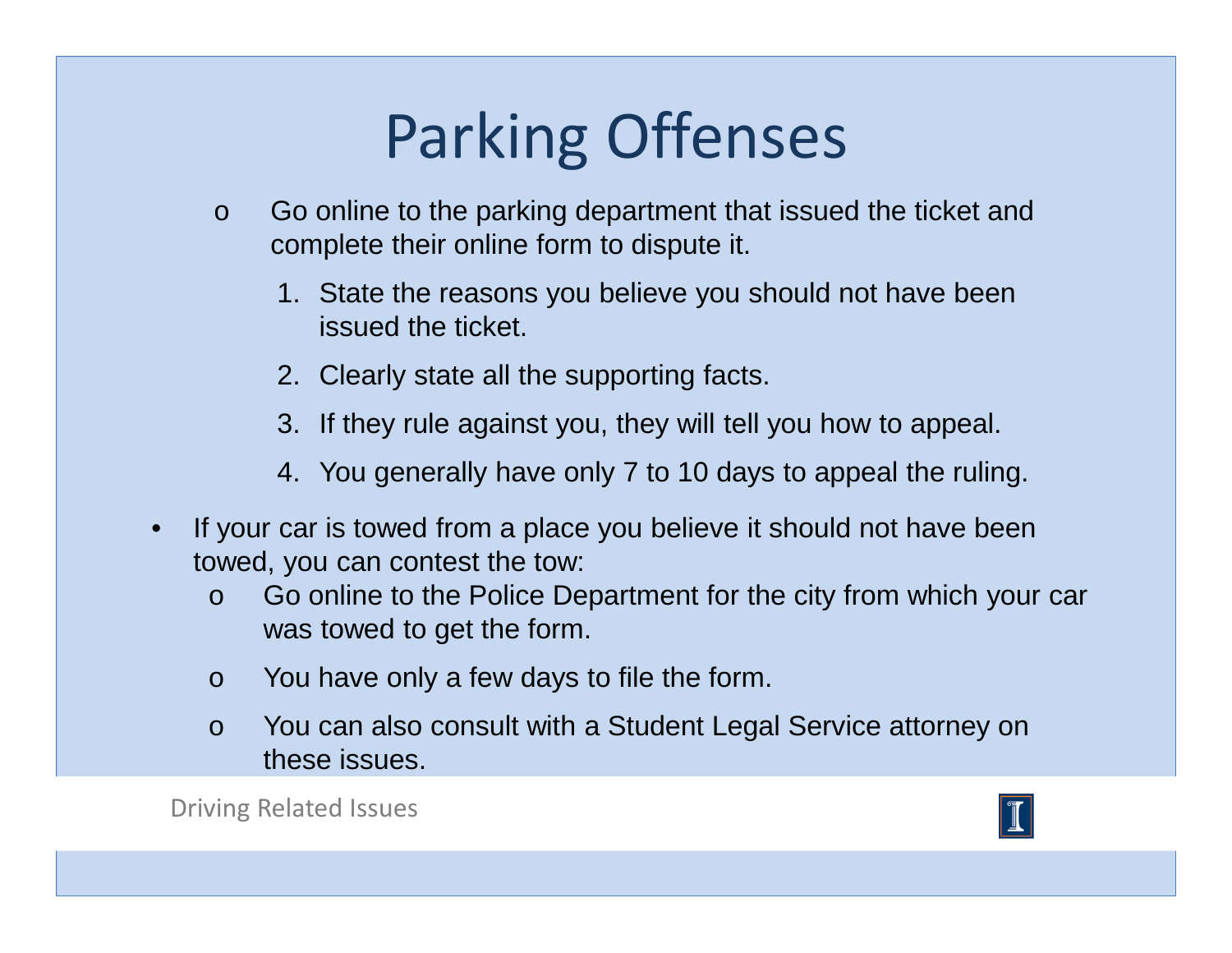#### BUYING A CAR

- Until you buy a car, the dealer's insurance, registration and title allow you to drive the car legally.
	- o The cost of paying for the car title transfer and temporary registration are usually added to the total price of the car.
- Before you buy a car, you should have already arranged to buy insurance to cover you and the car that will be effective immediately when you buy a car.
	- o You can arrange this with your insurance agent or an insurance company.
	- $\circ$  Be sure to follow their instructions about providing them with the Vehicle Identification Number (VIN) and other information they need in order to keep current coverage on your new vehicle.

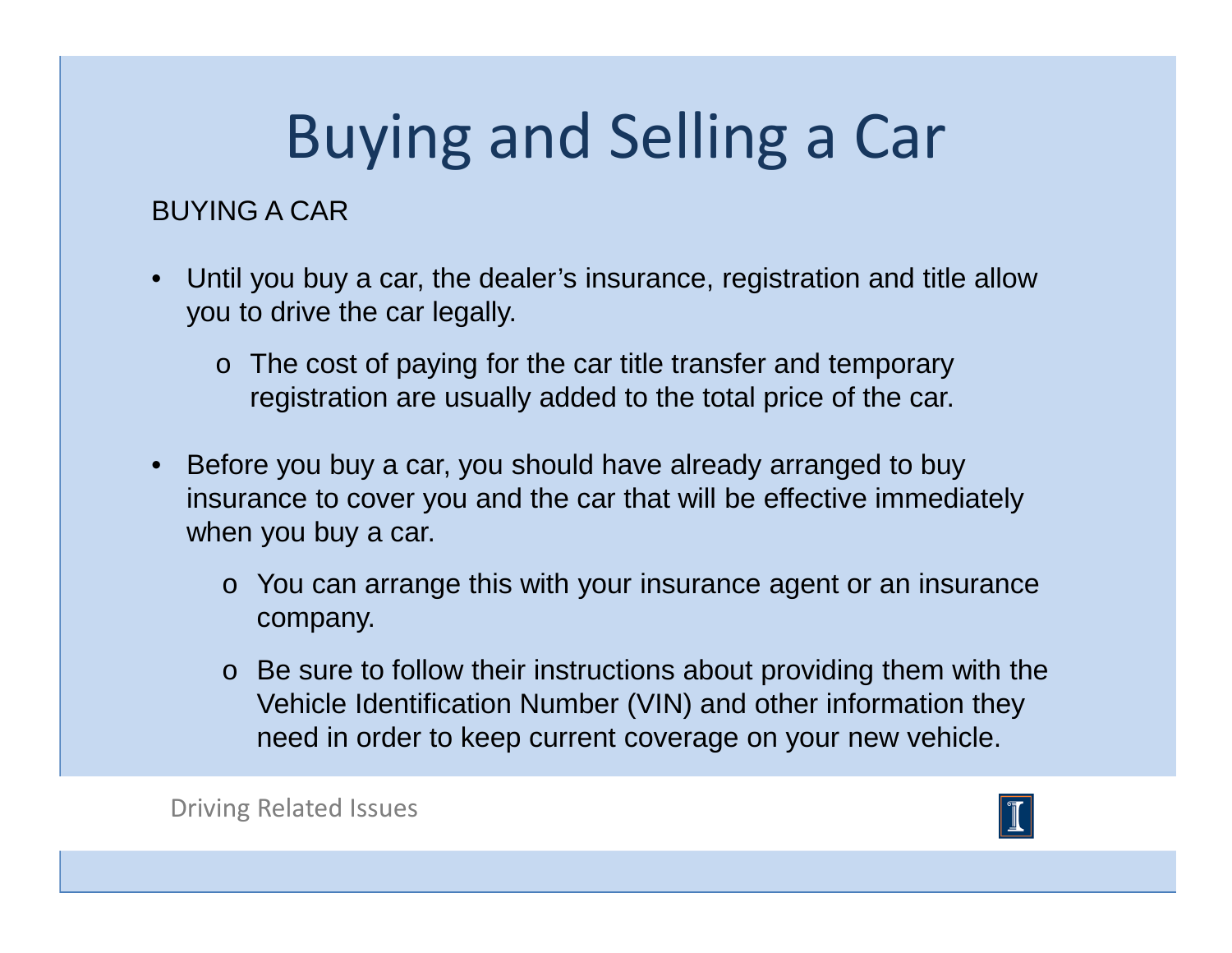#### BUYING A CAR

- $\bullet$  The Dealer will offer to finance the car for you.
	- If you have good credit, check with several banks to find the best interest rate for a possible car loan.
	- The Dealer can negotiate with different banks to find a rate to offer.
	- Compare the best interest rate you found to what the dealer offers to find your best deal.
	- If you do not have a credit rating yet or less-than-perfect credit, you might want to accept the Dealer's best offer.
- The Dealer gets a *commission* for financing a car, and they will usually offer this after you believe the deal is closed, before the paperwork is finished.
	- Be prepared to say "no" if they do not offer you a good rate.

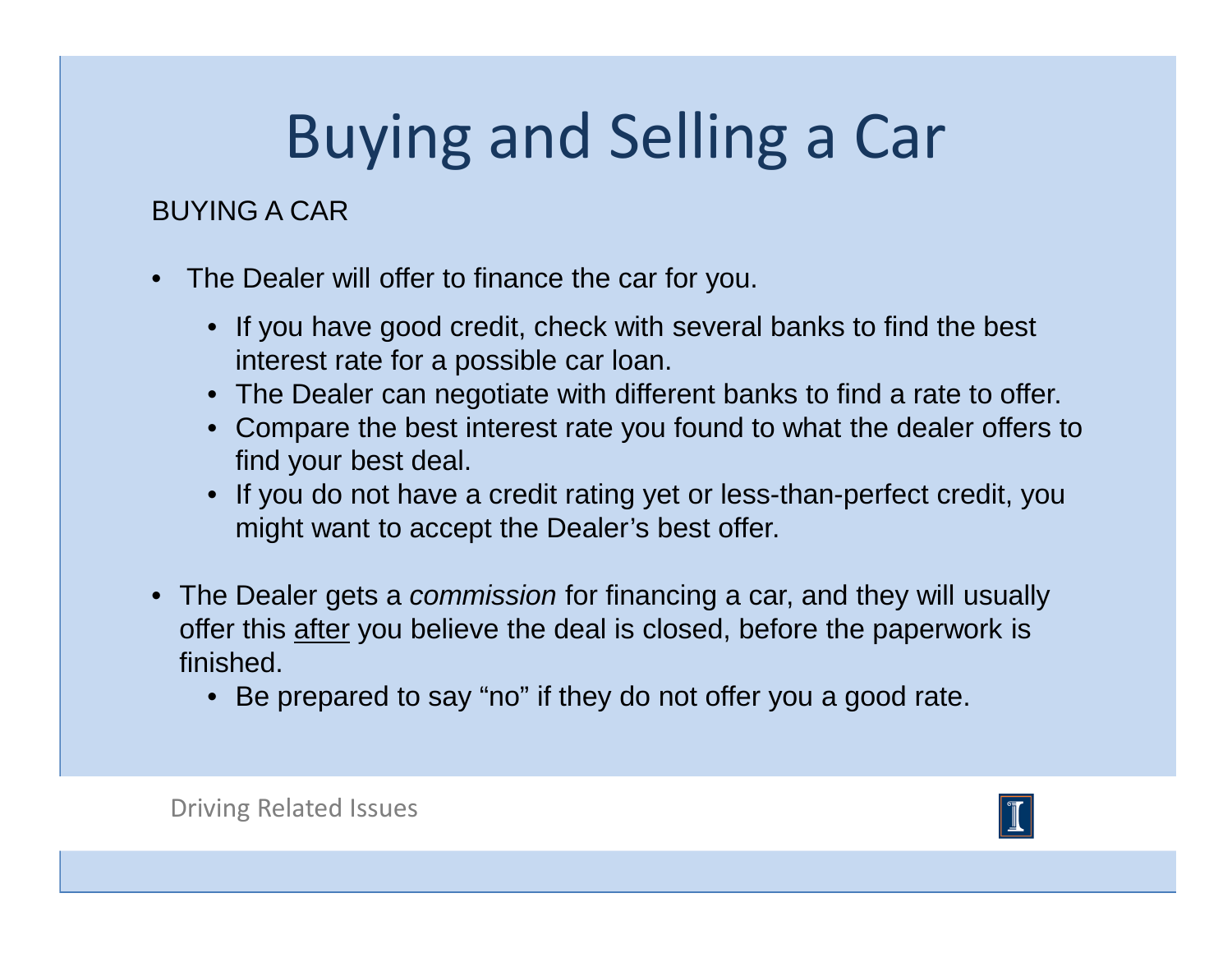#### BUYING A NEW CAR

- If you buy a NEW car, the dealer will try to sell you an additional warranty that lasts longer than the standard warranty if it is less than five years or 100,000 miles.
	- o You can try to negotiate the price of the additional warranty.
		- Be prepared to say "no" if the price is not good.
		- Do research before you go to buy a new car.
	- o The additional warranty is usually offered AFTER you have closed the deal and while you are doing the final paperwork.
	- o Because you have committed to buying the car, the salesperson will likely push hard for you to buy the additional warranty because the profit margin is very high.

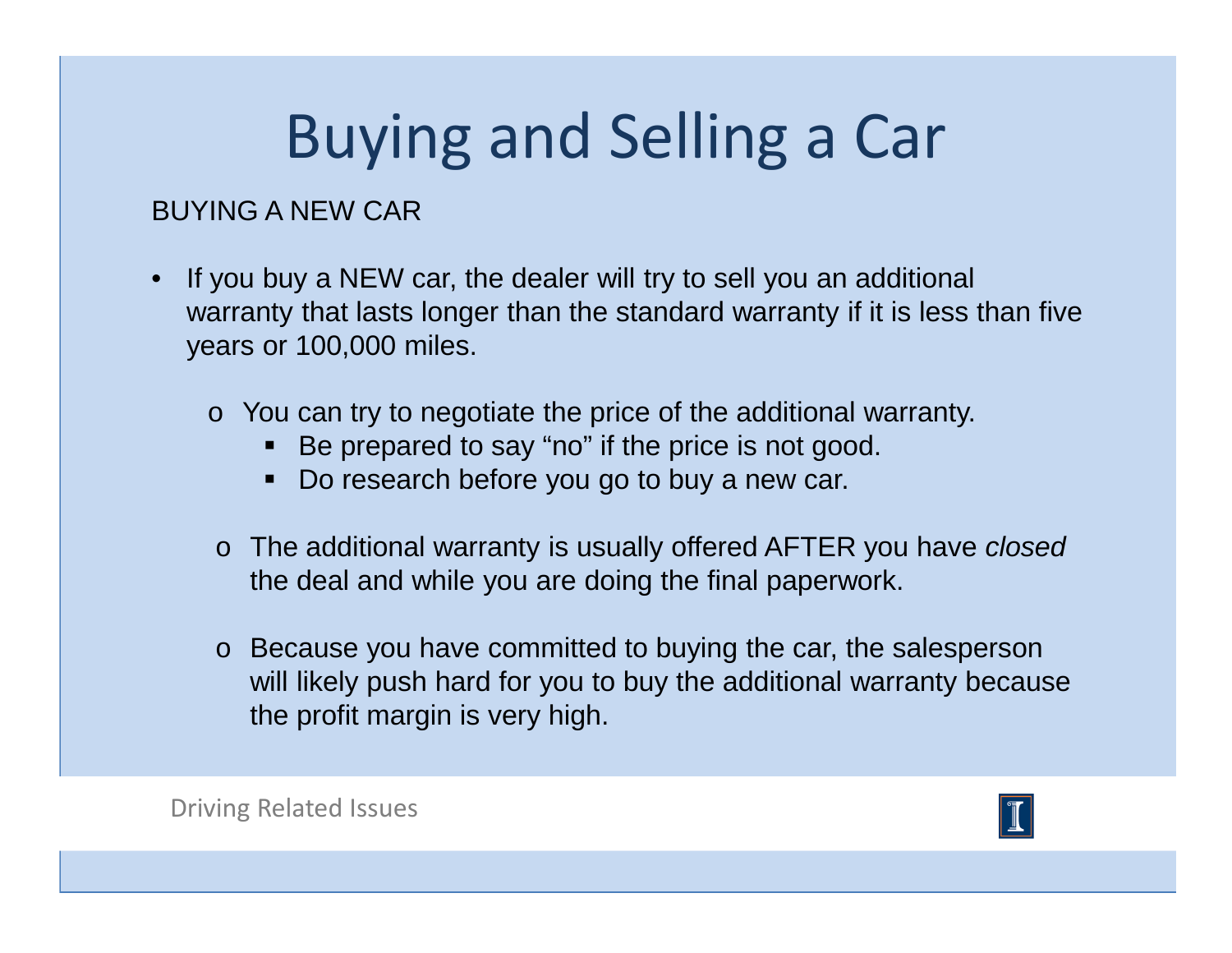#### BUYING A USED CAR

- If you buy a USED car, you usually are buying the car "as is", unless the Dealer provides you in writing specifically detailing what, if any, warranty remains on the vehicle and what specific repairs will be covered.
	- o You will, otherwise, be responsible for ALL repairs to the car from the moment you take possession of the car.
	- o Arrange with a mechanic, not associated with the dealership or other seller, to inspect the vehicle BEFORE signing a contract or finalizing the deal.
		- **The mechanic will be looking for any repairs needed, and**
		- Anything unusual about previous repairs or the condition of parts that might indicate more wear than the mileage would suggest.

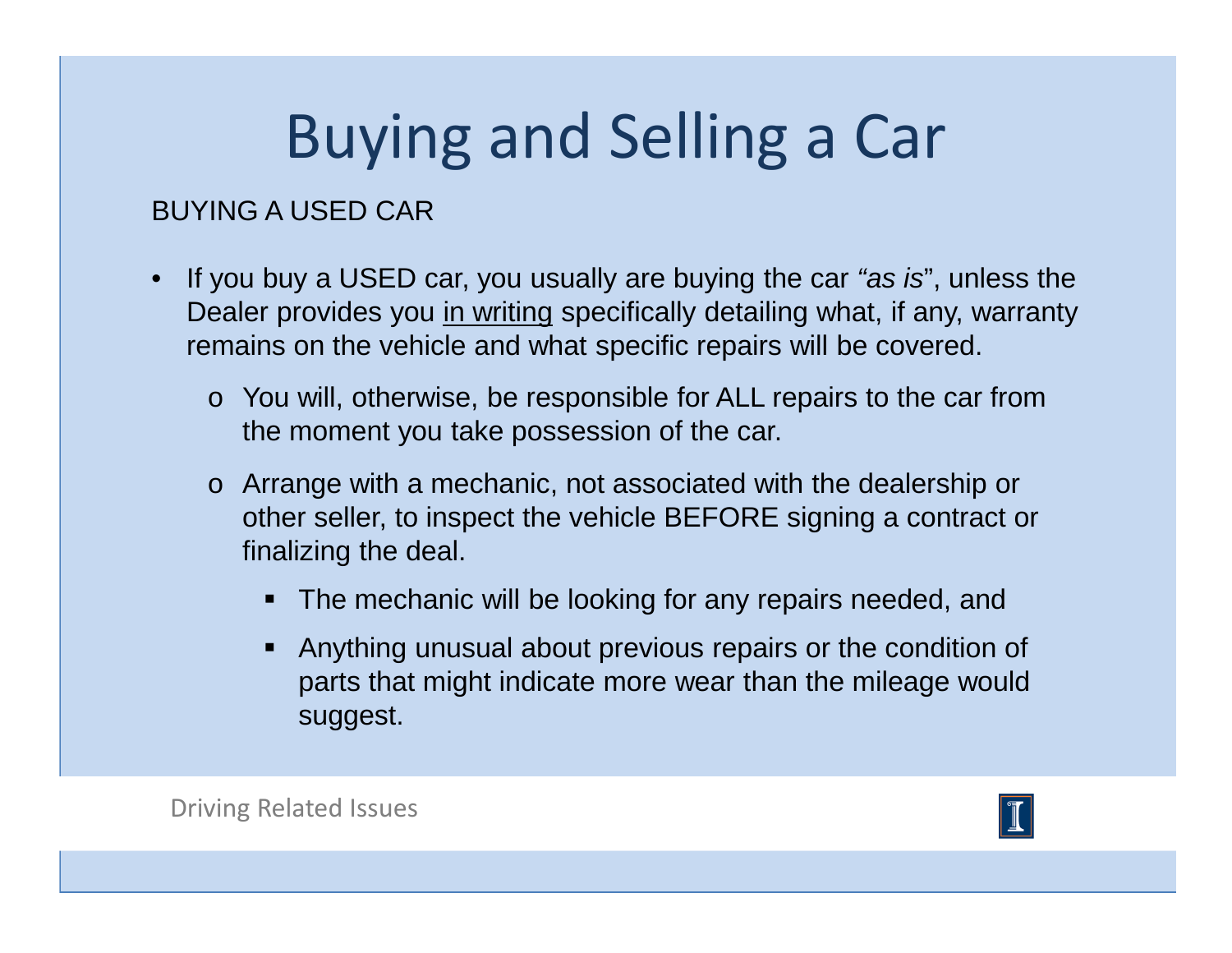#### BUYING A USED CAR

o Do not rely on a CarFax report that you order or that the dealer provides to you.

You must pay State sales tax if you buy a car.

You cannot legally drive a vehicle unless it is registered in some state.

- The Buyer must register the car in the State where they reside and obtain proof of temporary or permanent registration to display on the car <u>*before*</u> driving it.
	- $\circ$  To do this, the car title must be in the Buyer's name.
	- o Registering the car requires paying an yearly fee and entitles the Buyer to drive the vehicle on roads in the United States.
	- o DO NOT drive a car with someone else's license plates on it.

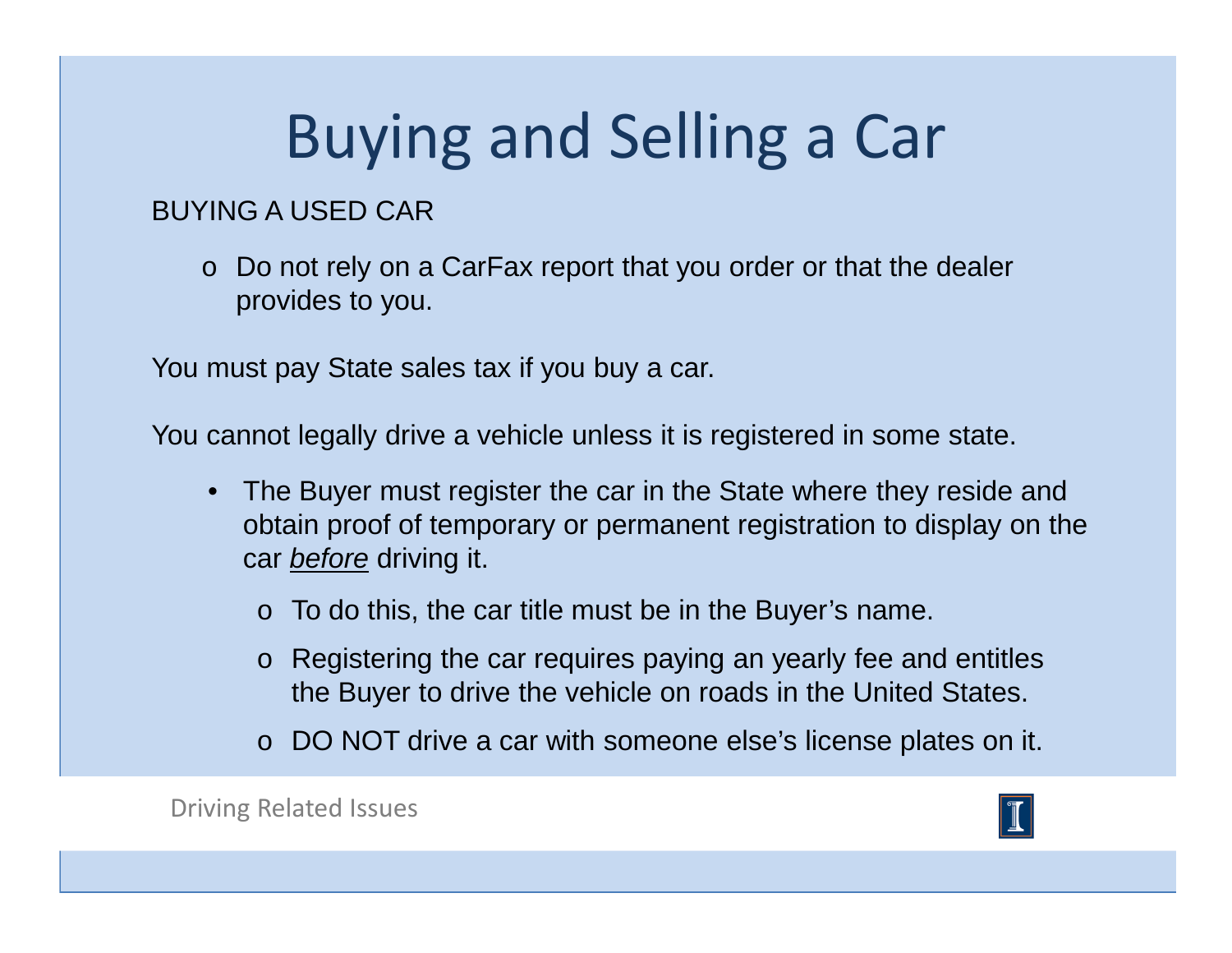#### SELLING A CAR

- $\bullet$  To sell a car, you must be able to sign the title document that says you own the car and are giving ownership to the buyer, free of liens, meaning Seller does not owe money to anyone for the car.
	- o The title is proof you own the car.
	- $\circ$  You must file this proof of ownership, the title, with the Illinois Secretary of State, Vehicle Services Department, to:
		- **•** obtain a loan on the vehicle,
		- **•** sell the vehicle
		- obtain registration, which is the right to drive the vehicle on streets.

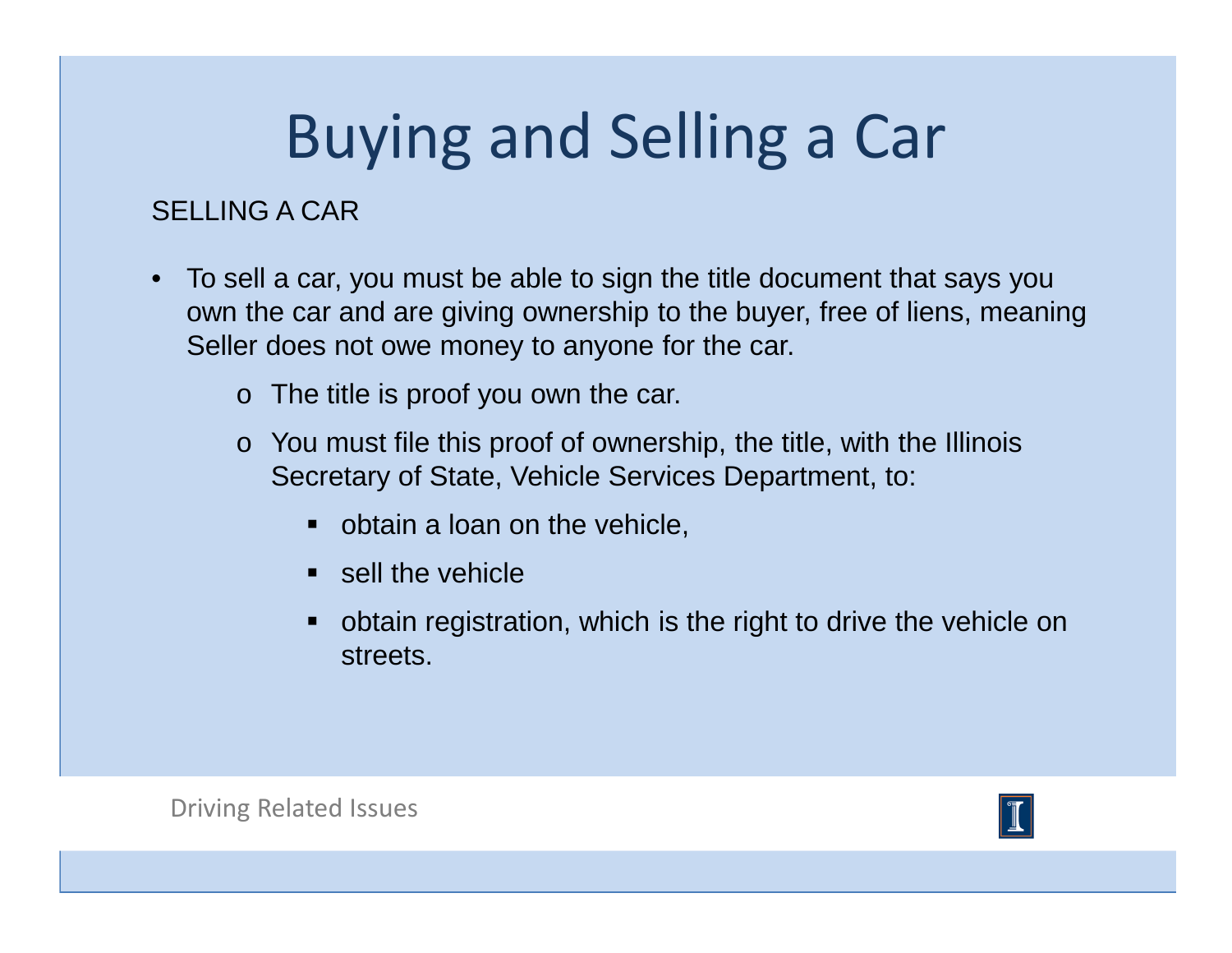### SELLING A CAR

- • The Seller should never leave their license plates on the vehicle.
	- $\circ$  In Illinois, plates are assigned to the <u>owner,</u> not the vehicle.
- If the vehicle remains in the Seller's name,
	- o even though the title document has been signed over to the buyer, in the eyes of the law, the Seller will be considered the owner, and the first one contacted if:
		- there is an accident,
		- the car is towed, or
		- the car receives parking tickets.
	- o The Seller may be forced to pay for these expenses, and may have to locate the Buyer on his own to try to get the money back.